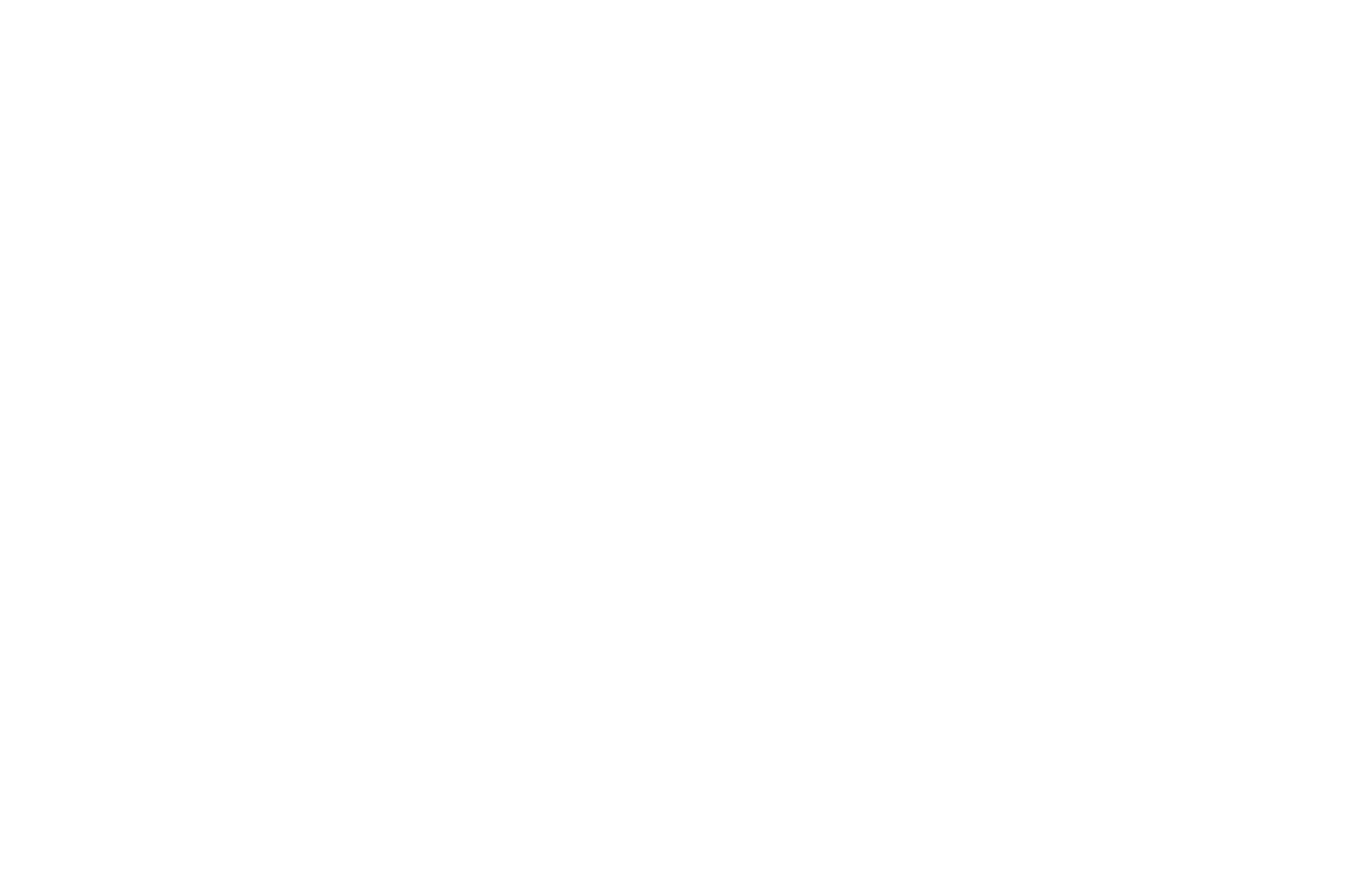# **Chapter 3. Transportation and Traffic**

In this chapter, the transportation and traffic impacts of the No Build, TSM, and six Build alternatives are evaluated. This chapter is organized into sections that describe regional travel patterns and potential impacts on public transportation, highways and roadways, parking, bikeways, and major pedestrian pathways.

# **3.1. Public Transportation**

# *3.1.1. No Build Alternative*

Existing transit service in the corridor is provided by WMATA Metrorail and Metrobus, Montgomery County Ride On local bus, Prince George's County TheBus local bus, the University of Maryland Shuttle, MARC commuter rail, and Amtrak. [Table 3-1](#page-2-0) lists the principal existing transit services within the corridor.

<span id="page-2-1"></span>The transit service levels in the Constrained Long Range Plan (CLRP) are assumed for the

- Southern Entrance to Bethesda Metro Station – A new entrance to the mezzanine of the Bethesda Metro Station at the southern end of the platform. This second entrance was anticipated at the time of the initial construction of the Metro station, but left unbuilt until ridership required it. The design of this project has been funded by Montgomery County and is currently underway.
- • Silver Spring Transit Center – This project provides a fully integrated transit center at the Silver Spring. It will include bus bays for Metrobus and Ride On, an intercity bus facility, a taxi queue area,

No Build alternative except for the Bethesda to Silver Spring segment of the Purple Line.

Transit projects in the Maryland Consolidated Transportation Program (FY 2007–2012) located within the corridor, and expected to be in place by 2030, include the following:

and a kiss-and-ride facility. Construction has begun on this facility and should be complete by 2010. Provisions have been made in the transit center design to accommodate the Purple Line. For the TSM and Low Investment BRT the buses would use the middle level bus facility.

• Takoma/Langley Park Transit Center – A new transit center will be built at the northwest corner of the University Boulevard and New Hampshire Avenue intersection. It is expected to be completed by 2010. The TSM and all the Build alternatives would have a station at this transit center. This project is being funded by the State of Maryland and Montgomery and Prince George's Counties.

The Metrorail system opens at 5 AM on weekdays and 7 AM on weekends. It operates until midnight Sunday through Thursday and until 3 AM on Fridays and Saturdays.

Metrobus schedules vary by route, with most routes running every day. Ride On schedules also vary by route, with most routes running daily. TheBus buses operate Monday through Friday, with no service on weekends or holidays. Bus headways on all three systems vary by time of day. [Table 3-2](#page-2-1) lists the bus routes within the corridor and their headways. Transit service to the National Naval Medical Center/National Institutes of Health area is provided from Silver Spring and points east via the WMATA J1 route, while the Red Line Medical Center Metro Station connects to the entire rail-bus network.

| <b>Table 3-1: Existing Transit Service</b> |
|--------------------------------------------|
|--------------------------------------------|

<span id="page-2-0"></span>

| Route                            | <b>Terminal &amp; Intermediate Points</b>                           |
|----------------------------------|---------------------------------------------------------------------|
| Metro Red Line                   | Shady Grove - Glenmont                                              |
| Metro Green Line                 | Greenbelt – Branch Avenue                                           |
| Metro Orange Line                | Vienna/Fairfax/GMU – New Carrollton                                 |
| <b>WMATA J1, J2, J3</b>          | Montgomery Mall – Bethesda – Silver Spring Metro                    |
| WMATA J4                         | Bethesda Metro - Silver Spring - College Park Metro                 |
| WMATA C <sub>2</sub>             | Wheaton Metro – Greenbelt Metro                                     |
| WMATA C4                         | Twinbrook Metro - Prince George's Plaza Metro                       |
| WMATA F4                         | Silver Spring – New Carrollton                                      |
| WMATA F6                         | Silver Spring - New Carrollton                                      |
| Ride On 15                       | Silver Spring Metro - Langley Park                                  |
| TheBus 17                        | Langley Park – UM – College Park Metro                              |
| UM Shuttle 111                   | UM – Silver Spring Metro                                            |
| UM Shuttle 104                   | UM – College Park Metro                                             |
| <b>MARC Brunswick Line</b>       | Washington - Rockville - Gaithersburg - Brunswick                   |
| <b>MARC</b> Penn Line            | Washington - BWI Thurgood Marshall Airport - Baltimore - Perryville |
| <b>MARC</b> Camden Line          | Washington - Baltimore                                              |
| <b>Amtrak Northeast Corridor</b> | Washington – New York and points north and south                    |

**Table 3-2: Bus Headways within the Corridor (minutes)**

| Route               | Early<br><b>Terminal and Intermediate Points</b>      |    | Peak<br>NN. | Midday | Peak<br>M | Evening | Saturday | Sunday |
|---------------------|-------------------------------------------------------|----|-------------|--------|-----------|---------|----------|--------|
| <b>WMATA J1</b>     | Montgomery Mall-Medical Center-Silver<br>Spring Metro | -- | 20          | $-$    | 20        | ---     | --       |        |
| WMATA J2            | Montgomery Mall-Bethesda-Silver Spring<br>Metro       | 20 | 17          | 20     | 24        | 15      | 20       | 25     |
| WMATA J3            | Montgomery Mall-Bethesda-Silver Spring<br>Metro       | -- | 17          | $-$    | 24        |         |          |        |
| WMATA J4            | Bethesda Metro-Silver Spring-College Park<br>Metro    |    | 20          | $-$    | 20        | --      | --       |        |
| WMATA <sub>C2</sub> | <b>Wheaton Metro-Greenbelt Metro</b>                  |    | 22          | 30     | 16        | $-$     | 30       | --     |
| WMATA C4            | Twinbrook Metro-Prince George's Plaza<br>Metro        |    | 22          | 30     | 16        | 30      | 30       | 16     |
| WMATA F4            | Silver Spring – New Carrollton                        | 12 | 12          | 40     | 15        | $-$     | 30       | 60     |
| WMATA F6            | Silver Spring – New Carrollton                        |    | 20          | 40     | 30        | $-$     | $-$      | --     |
| Ride On 15          | <b>Silver Spring Metro-Langley Park</b>               |    | 4           | 12     | 4         | 30      | 12       | 15     |
| TheBus 17           | Langley Park-UM-College Park Metro                    |    | 45          | 45     | 45        | $-$     | $- -$    | --     |
| UM Shuttle 111      | UM – Silver Spring Metro                              | -- | 35          | 75     | 45        | 30      | --       | --     |
| UM Shuttle 104      | UM – College Park Metro                               | 8  | 8           | 12     | 8         | 20      | 20       | 20     |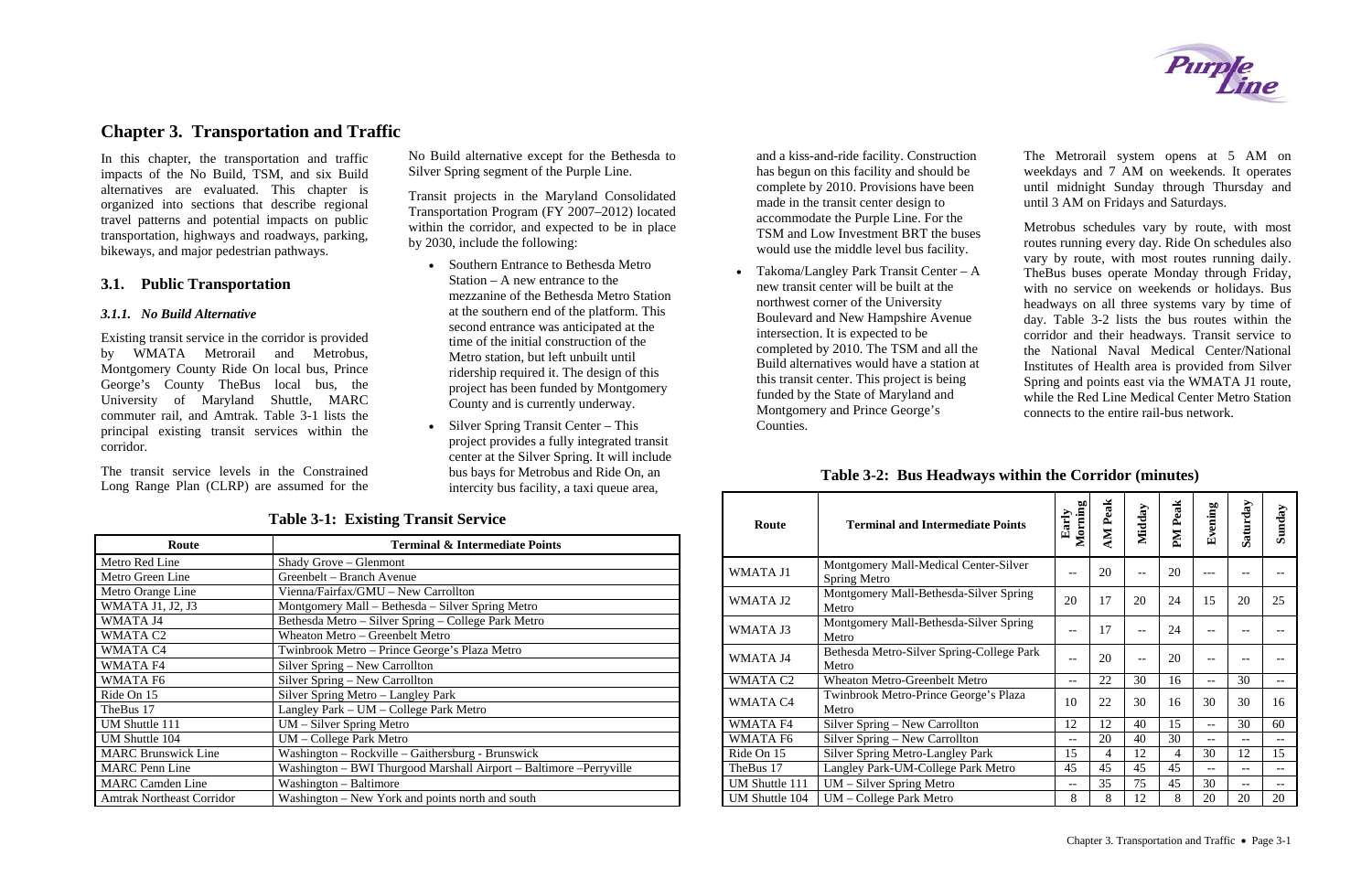

Since no changes are anticipated to the bus network under the No Build alternative, it is not anticipated that current service levels would change substantially.

The No Build alternative would not include any alterations to the existing Metrobus, Ride On, or TheBus systems. It would not include addition of a new mode or new exclusive right-of-way, and therefore is not anticipated to substantially increase the reliability of the existing transit system. It is expected that increasing roadway congestion will result in lengthened bus running times and longer travel times for all vehicles and continue to decrease the reliability of the bus service, its adherence to its operational schedule, and the predictability of expected headways and transit travel times.

# *3.1.2. TSM Alternative*

The TSM alternative would include enhanced bus service in the corridor and a new through-route from Bethesda to New Carrollton replacing the existing J4 route and adding service on portions of the F4/F6 routes between College Park and New Carrollton. The TSM bus service

would consist of a limited-stop bus route that would make stops consistent with those of the Build alternatives. The core service improvements under the TSM alternative include limited-stop bus service, selected intersection and signal preference strategies, and upgrades to bus stop amenities. See Chapter 2 for a more detailed description of the TSM alternative.

A principal difference between the TSM and the Build alternatives is that the TSM service would operate on East West Highway between Bethesda and Silver Spring, rather than along a new guideway along the Georgetown Branch and Metropolitan Branch railroad rights-of-way between Bethesda and Silver Spring, as with the Build alternatives (except Low Investment BRT, which runs along Jones Bridge Road.) Along East West Highway, stops would be located at Connecticut Avenue and at Grubb Road.

The TSM service would provide faster one-seat rides between activity centers, including Medical Center Metro Station, Bethesda Metro Station, Silver Spring Transit Center, Takoma/Langley Park Transit Center, University of Maryland, College Park Metro Station, and New Carrollton

**AM Peak AM Peak**  PM Peak Weekend **Weekend Early Morning PM Peak Evening Midday Route Terminal and Intermediate Points** TSM Bethesda – New Carrollton 10 6 10 6 10 20 WMATA J1 Medical Center – Silver Spring -- 20 -- 20 -- -- WMATA J3 | Eliminate; replace with Ride On 15 service  $\vert$  --  $\vert$  --  $\vert$  --  $\vert$  --  $\vert$  --  $\vert$  --WMATA C2  $\begin{array}{|l|c|c|c|c|c|}\n\hline \text{Terminate at Langley Park} & & & 30 & 15 & 20 & 15 & 30 \\
\hline \text{Langley Park} & & & & 30 & 15 & 30 & 30\n\end{array}$ WMATA C4 | Twinbrook Metro – Prince George's Plaza Metro | 10 | 8 | 15 | 8 | 20 | 20 WMATA F4 Silver Spring – New Carrollton 12 10 30 10 -- 30 WMATA F6 Terminate at Prince George's Plaza Prince George's Plaza – New Carrollton -- 15 30 15 -- -- Ride On 15 Bethesda – Langley Park (extend to Bethesda)  $15 \mid 15 \mid 15 \mid 30 \mid 15$ TheBus 17 | Langley Park–UM–College Park Metro |  $45$  |  $45$  |  $45$  |  $45$  |  $-$  |  $-$ 

Metro Station. This route would also serve transfers to bus routes operating on radial streets, including those on Wisconsin Avenue, Connecticut Avenue, Colesville Road, Georgia Avenue, New Hampshire Avenue, Riggs Road, Adelphi Road, US 1, Kenilworth Avenue, and Annapolis Road. It would serve the long-haul trips now carried by WMATA J2/J3, Ride On 15, and, to a degree, WMATA C2/C4, and it is estimated to serve nearly 80 percent of the passengers now boarding the routes named above.

Transit service to the National Naval Medical Center/National Institutes of Health area would be provided from Silver Spring and points east through the enhanced WMATA J1 service with intersection, operational, or service modifications. The Red Line Medical Center Station would continue to provide connectivity to the entire rail-bus network.

Because of the importance of serving the trips that interface with the Metrorail services in the Purple Line corridor, the TSM span of service would match the Metrorail span of service. The Metrorail system opens at 5 AM on weekdays and 7 AM on weekends. It operates until midnight Sunday through Thursday and until 3 AM on Fridays and Saturdays.

The fare structure for the TSM service would be the same as under the No Build alternative, recognizing that fares would increase over time. SmartCard, or some other means of electronic fare collection, may enable an integrated fare structure and convenient transfer with other transit services in the corridors.

End-to-end, the TSM route is 16 miles long, requiring about 108 minutes of running time with an average round trip speed of 9 miles per hour. Today, the bus routes along the alignment operate in very difficult circumstances with a wide range of times in each direction and between the AM and PM. Anecdotal reports

from WMATA indicate that the J4 route often requires 50 percent more time than is scheduled on certain runs to complete its trip. These conditions complicate schedule preparation and operations planning. It is assumed TSM measures would somewhat mitigate these conditions; however, 2030 background traffic volumes and traffic congestion levels will be far greater than they are today.

The TSM alternative includes modifications to existing Metrobus routes intended to improve reliability, including limited-stop bus service, and intersection improvements and signal priority at certain intersections. At intersections where queue jump lanes and signal priority would be implemented, transit's reliability would increase because the effects of congestion at these locations would be reduced. In addition, the limited-stop service would provide faster connections between major origins and destinations, as well as providing one-seat rides.

However, there is only limited opportunity for improving transit service reliability using signal preference strategies in the corridor. The major radial roadways that cross the corridor, such as Connecticut Avenue, Georgia Avenue, New Hampshire Avenue, Riggs Road, Adelphi Road, US 1, Kenilworth Avenue, and Annapolis Road, are the major sources of delay and unreliability. These arterial roadways carry very heavy traffic flows into and out of Washington, DC and other activity centers. There is very little opportunity to introduce signal preferences at these intersections without causing a major exacerbation of traffic congestion. Queue jump lanes, however, do provide a travel time reliability advantage enabling transit vehicles to get to the intersection and limit the delay to one or two traffic signal cycles.

**Table 3-3: TSM Bus Headways (minutes)**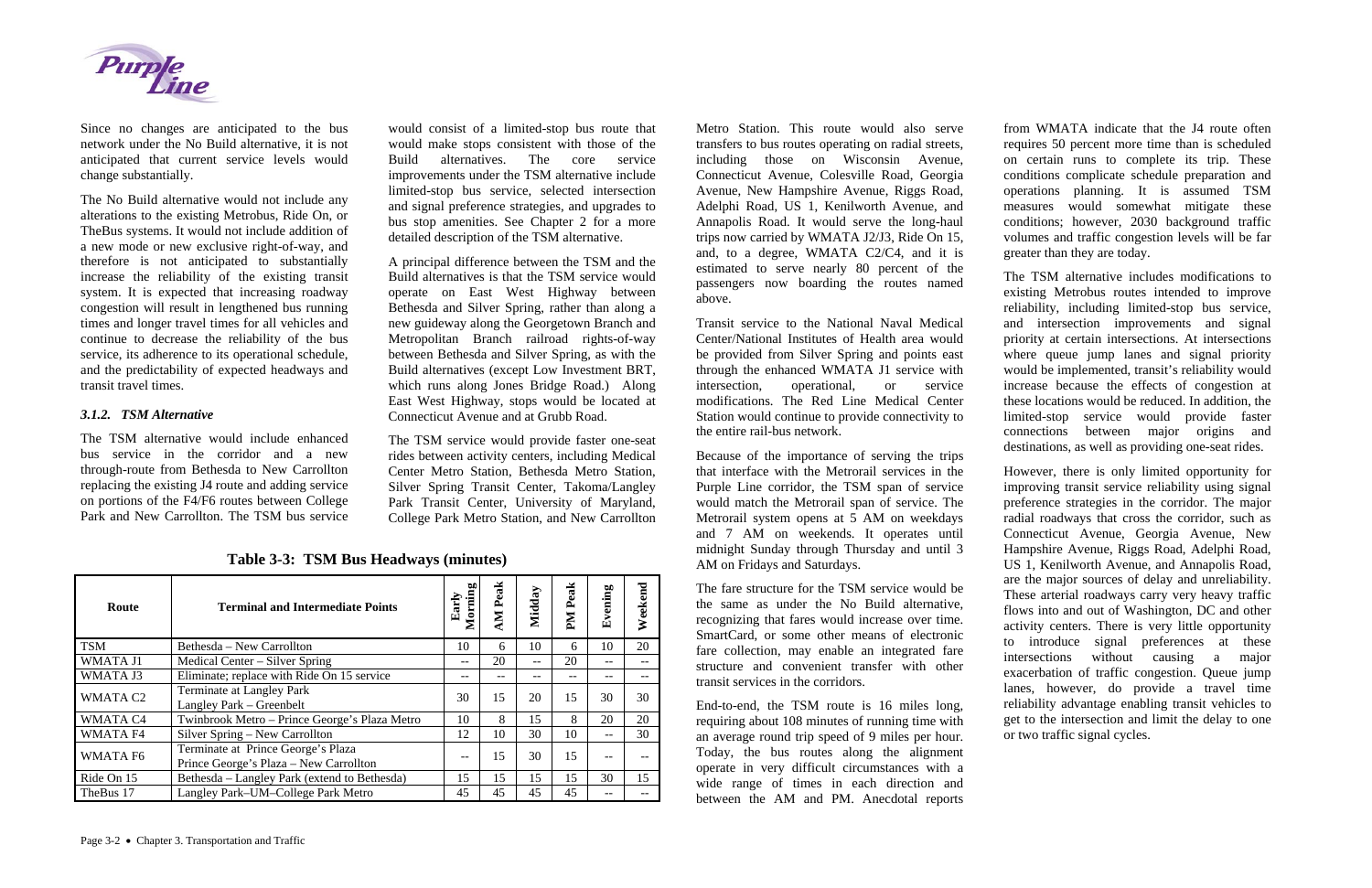# *3.1.3. Build Alternatives*

Six Build alternatives are under consideration. They include two transit modes, BRT and LRT. Each mode is being analyzed with three potential levels of investment: low, medium, and high. All of the Build alternatives would extend the full length of the corridor between the Bethesda Metro Station and the New Carrollton Metro Station with some variations in alignment location, type of running way (shared, dedicated, or exclusive), and amount of grade separation. The decision to construct dedicated lanes is dependent on the results of the operations modeling (which assumes no dedicated lanes), as well as construction costs and potential environmental benefits and impacts. Each of the Build alternatives is described briefly below and in greater detail in Chapter 2, *Alternatives Considered*.

# **Alternative 3 - Low Investment BRT**

Low Investment BRT would primarily use existing streets to minimize capital costs. It would incorporate improvements to traffic signals (including signal priority where possible), signage, and travel lanes in appropriate areas. This alternative would mostly operate in mixed lanes, crossing all intersections at grade, and would include queue jump lanes at major intersections. Dedicated BRT lanes would be provided southbound along Kenilworth Avenue, and westbound along Annapolis Road. This is the only Build alternative that would operate on Jones Bridge Road (directly serving the National Institutes of Health and the National Naval Medical Center) and that would use the bus portion of the new Silver Spring Transit Center.

#### **Alternative 4 - Medium Investment BRT**

Medium Investment BRT is a composite of elements from the Low and High Investment BRT. Medium Investment BRT incorporates those lower-cost features for segments of Low

Investment BRT that perform reasonably and those of High Investment BRT that provide reasonable benefits relative to the higher costs. The major incremental change for Medium Investment BRT is that between Bethesda and Silver Spring the transit service runs in a guideway in the Georgetown Branch right-ofway instead of along Jones Bridge Road. It would serve both the existing Bethesda bus terminal and the new south entrance to the Bethesda Metro Station beneath the Apex Building. At the Silver Spring Transit Center, the buses would enter on an aerial structure parallel to, but at a higher level than, the existing Metro and CSX tracks. Along University Boulevard the alternative would be in dedicated lanes and the alternative would leave Campus Drive in the University of Maryland at Regent's Drive to proceed directly through the East Campus development.

# **Alternative 5 - High Investment BRT**

High Investment BRT is structured to provide the fastest travel time of the BRT alternatives. Tunnels and aerial structures are proposed at key locations to improve travel time and reduce delay. When operating within or adjacent to existing roads, this alternative would operate largely in dedicated traffic lanes. Like Medium Investment BRT, this alternative would serve the Bethesda Metro Station at both the bus terminal and the new south entrance. At the Silver Spring Transit Center, the buses would enter on an aerial structure parallel to, but at a higher level than, the existing Metro and CSX tracks.

# **Alternative 6 - Low Investment LRT**

The terminal station for Low Investment LRT would be the Bethesda Metro Station with a connection to the southern end of the existing station platform (the LRT alternatives would only serve the south entrance of the Bethesda Metro Station and would operate there in a stubend platform arrangement). It would operate in<br>shared and dedicated lanes with minimal use of<br>vertical grade separation and horizontal traffic<br>separation. At the Silver Spring Transit Center,<br>the light rail transit would e

# **Alternative 7 - Medium Investment LRT**

Medium Investment LRT is a composite of<br>elements from Low and High Investment LRT.<br>This alternative incorporates those lower cost<br>features for segments of Low Investment LRT<br>that perform reasonably and those of High<br>Invest share and decirated lanes with minimi use of<br>
stars and the stars of the stars of the stars of the stars of the stars and horizontal traffic<br>
separation and horizontal traffic<br>
the light case and horizontal traffic<br>
the l

# **Alternative 8 - High Investment LRT**

High Investment LRT is nearly identical to High Investment BRT, except that it only serves the south entrance of the Bethesda Metro Station and would not serve the bus terminal.

#### **Build alternatives Operations**



|  |  | <b>Table 3-4: Span of Service</b> |
|--|--|-----------------------------------|
|--|--|-----------------------------------|

| Day of Week       | <b>Hours</b>          |
|-------------------|-----------------------|
| Monday - Thursday | $5:00$ AM $-12:00$ AM |
| Friday            | $5:00 AM - 3:00 AM$   |
| Saturday          | $7:00 AM - 3:00 AM$   |
| Sunday            | $7:00 AM - 12:00 AM$  |

| Day of<br><b>Week</b> | Early AM | Peak | Midday | Peak<br>M | Evening | Md<br>Late |
|-----------------------|----------|------|--------|-----------|---------|------------|
| Weekdays              | 10       | 6    | 10     |           | 10      | 10         |
| Saturdays             | 20       | N/A  | 10     | N/A       | 10      | 20         |
| Sundays               | 20       | N/A  | 10     | N/A       | 10      | 20         |

The fare for all of the Build alternatives under consideration would be consistent with the current local bus fare structure, recognizing that this would increase over time. SmartCard, or some other means of electronic fare collection, would enable an integrated fare structure and convenient transfer with the other transit services in the corridor.

The end-to-end travel times and average estimated speeds for each build alternative are shown in Table 3-6. As expected, High Investment LRT, with strategic grade separation and mostly dedicated or exclusive right-of-way, would have the shortest running time and the highest average speed of all the alternatives.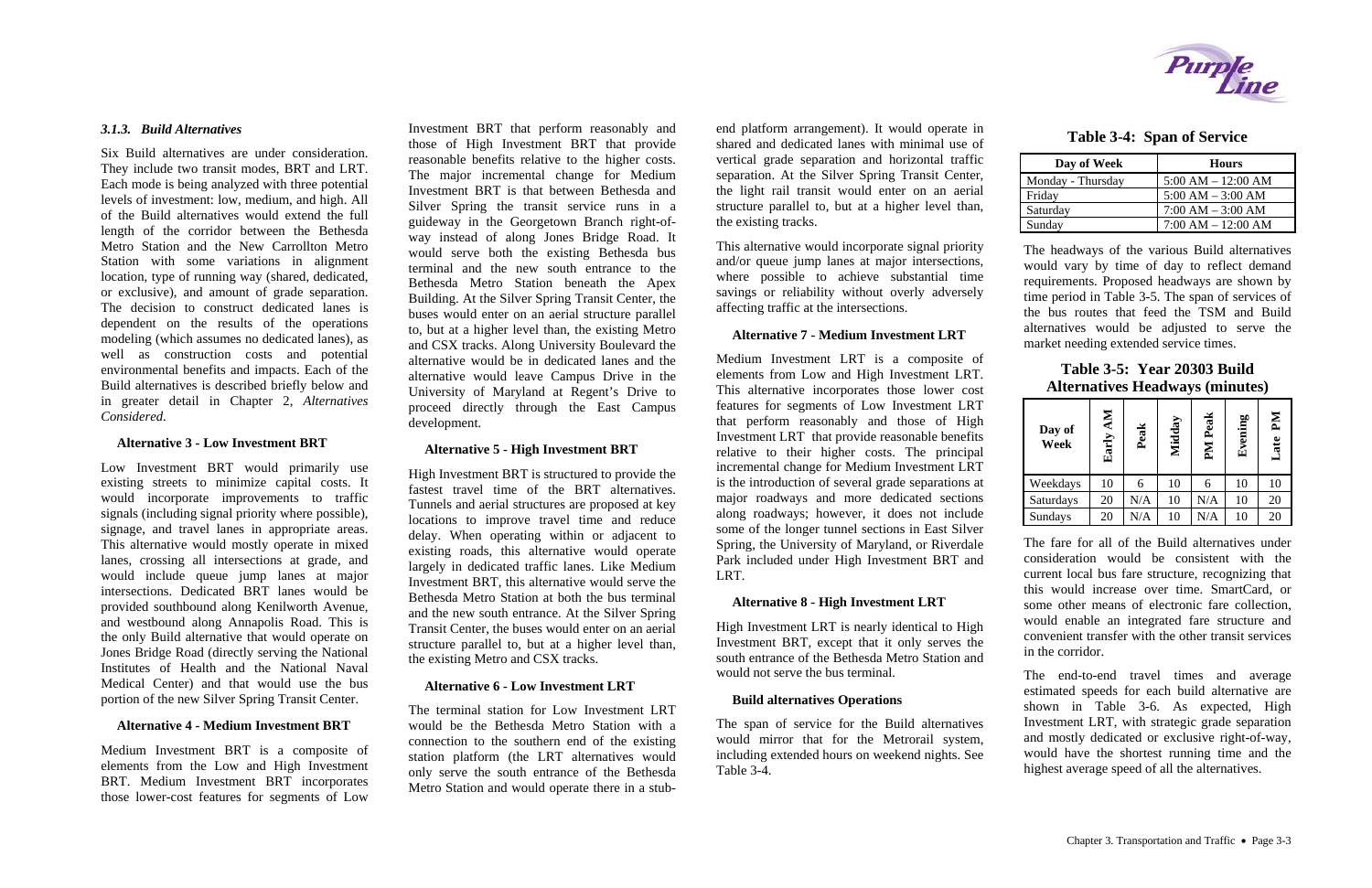

# **Table 3-6: Year 2030 End-to-End Travel Times**

|                              | <b>End-to-End</b><br><b>Running</b><br><b>Time</b><br>(minutes) | Average<br><b>Speed</b><br>(mph) |
|------------------------------|-----------------------------------------------------------------|----------------------------------|
| <b>TSM</b>                   | 108                                                             |                                  |
| Low Investment BRT           | 96                                                              | 10                               |
| <b>Medium Investment BRT</b> | 73                                                              | 13                               |
| <b>High Investment BRT</b>   | 59                                                              | 16                               |
| Low Investment LRT           | 62                                                              | 15                               |
| Medium Investment LRT        | 59                                                              | 16                               |
| <b>High Investment LRT</b>   | 50                                                              | 19                               |

Average station-to-station travel time estimates for the Build alternatives are shown in Table 3-7.

The Medium Investment BRT variation via Jones Bridge Road would have an end-to-end running time of 76 minutes, which would result in an average speed of 13 mph. The other variation, Medium Investment BRT Extended to Medical Center, would have an end-to-end running time of 78 minutes, which would also result in an average speed of 13 mph. Under this latter variation, the time to downtown Bethesda, the larger travel market than Medical Center, would be 59 minutes compared to the 76 minutes via the Jones Bridge Road alignment.

#### *Reliability*

The overall reliability of any of the Build alternatives would be higher than that for the No Build or TSM alternatives because portions of the service, depending on the alternative, would operate in dedicated lanes or exclusive right-ofway, thus removing the vehicles from the potential delays of roadway congestion. In areas where the Purple Line would operate in shared lanes, it is anticipated that queue jump lanes and signal prioritization would be implemented where possible. The High Investment alternatives would have the highest reliability, and the Low Investment alternatives would have the lowest

reliability. Because of the terminal configuration of High and Medium Investment BRT at Bethesda that involves a street-running loop, those two alternatives would not be as reliable as their LRT counterparts. Similarly, Low Investment BRT with its operations along Jones Bridge Road between Bethesda and Jones Mill

Road would have lower reliability than Low Investment LRT, which would operate in the Georgetown Branch right-of-way, an exclusive right-of-way.

|  | (minutes) |  |
|--|-----------|--|
|  |           |  |

# *Ridership*

Ridership forecasts are used to gauge the comparative attractiveness of alternatives under consideration. They are measured in terms of daily passengers and daily boardings, also called linked and unlinked trips. A passenger, or linked trip, is defined as travel from trip origin to trip

| <b>Segment</b>                                                      | <b>TSM</b> | Low<br><b>Investment</b><br><b>BRT</b> | <b>Medium</b><br><b>Investment</b><br><b>BRT</b> | High<br><b>Investment</b><br><b>BRT</b> | Low<br><b>Investment</b><br><b>LRT</b> | <b>Medium</b><br><b>Investment</b><br><b>LRT</b> | High<br><b>Investment</b><br><b>LRT</b> |
|---------------------------------------------------------------------|------------|----------------------------------------|--------------------------------------------------|-----------------------------------------|----------------------------------------|--------------------------------------------------|-----------------------------------------|
| Bethesda Metro, North entrance to Medical Center<br>Metro           | N/A        | 4.7                                    | N/A                                              | N/A                                     | N/A                                    | N/A                                              | N/A                                     |
| Bethesda Metro, North entrance to Bethesda Metro,<br>South entrance | N/A        | N/A                                    | 5.2                                              | 5.2                                     | N/A                                    | N/A                                              | N/A                                     |
| Medical Center Metro to Connecticut Avenue                          | N/A        | 6.0                                    | N/A                                              | N/A                                     | N/A                                    | N/A                                              | N/A                                     |
| Bethesda Metro, South entrance to Connecticut<br>Avenue             | 10.8       | N/A                                    | 5.5                                              | 5.5                                     | 4.0                                    | 2.4                                              | 2.4                                     |
| Connecticut Avenue to Grubb Road                                    | 7.3        | N/A                                    | N/A                                              | N/A                                     | N/A                                    | N/A                                              | N/A                                     |
| <b>Connecticut Avenue to Lyttonsville</b>                           | N/A        | 5.2                                    | 3.1                                              | 3.1                                     | 2.3                                    | 2.3                                              | 2.3                                     |
| Grubb Road to Silver Spring Transit Center                          | 13.2       | N/A                                    | N/A                                              | N/A                                     | N/A                                    | N/A                                              | N/A                                     |
| Lyttonsville to Woodside/16th Street                                | N/A        | 2.4                                    | 2.4                                              | 2.4                                     | 2.1                                    | 2.1                                              | 2.1                                     |
| Woodside/16th Street to Silver Spring Transit Center                | N/A        | 6.2                                    | 2.1                                              | 2.1                                     | 2.8                                    | 2.0                                              | 2.0                                     |
| <b>Silver Spring Transit Center to Fenton Street</b>                | 5.1        | 4.6                                    | 3.1                                              | N/A                                     | 3.1                                    | $\overline{3.1}$                                 | N/A                                     |
| Silver Spring Transit Center to Dale Drive                          | N/A        | N/A                                    | N/A                                              | 2.6                                     | N/A                                    | N/A                                              | 3.6                                     |
| Fenton Street to Dale Drive                                         | 4.8        | 2.8                                    | 3.0                                              | N/A                                     | 3.8                                    | 3.1                                              | N/A                                     |
| Dale Drive to Manchester Road                                       | 2.9        | 2.3                                    | $\overline{2.3}$                                 | 2.1                                     | 3.1                                    | 2.8                                              | 2.4                                     |
| Manchester Road to Arliss Street                                    | 4.9        | 4.8                                    | 4.7                                              | 1.4                                     | 1.4                                    | 1.4                                              | 1.4                                     |
| Arliss Street to Gilbert Street                                     | 6.6        | 6.6                                    | 3.4                                              | 4.0                                     | 3.8                                    | 3.8                                              | 3.8                                     |
| Gilbert Street to Takoma/Langley Transit Center                     | 4.8        | 4.8                                    | 2.3                                              | 2.2                                     | 2.2                                    | 2.2                                              | 2.1                                     |
| Takoma/Langley Transit Center to Riggs Road                         | 5.8        | 5.6                                    | 2.7                                              | 1.7                                     | 2.4                                    | 2.4                                              | 1.7                                     |
| Riggs Road to Adelphi Road                                          | 6.0        | 5.7                                    | 5.6                                              | 3.1                                     | 3.3                                    | 3.3                                              | 3.1                                     |
| Adelphi Road to UM Campus Center                                    | 4.0        | 3.7                                    | 2.9                                              | 2.6                                     | 2.9                                    | 2.9                                              | 2.6                                     |
| <b>UM Campus Center to UM East Campus</b>                           | 8.6        | 8.6                                    | $\overline{3.0}$                                 | 2.9                                     | 3.0                                    | 3.0                                              | 2.9                                     |
| UM East Campus to College Park Metro                                | 2.0        | 2.2                                    | 3.0                                              | 3.0                                     | 3.0                                    | 3.0                                              | 3.0                                     |
| College Park Metro to River Road                                    | 2.0        | 1.8                                    | 1.9                                              | 1.9                                     | 1.9                                    | 1.9                                              | 1.9                                     |
| <b>River Road to Riverdale Park</b>                                 | 5.5        | 5.4                                    | 4.3                                              | 3.2                                     | 4.6                                    | 4.6                                              | 3.1                                     |
| Riverdale Park to Riverdale Road                                    | 4.4        | 4.0                                    | 4.7                                              | 2.9                                     | 4.8                                    | 4.8                                              | 2.9                                     |
| Riverdale Road to Annapolis Road                                    | 4.7        | 4.0                                    | 3.6                                              | 3.5                                     | 3.5                                    | 3.5                                              | 3.3                                     |
| Annapolis Road to New Carrollton Metro                              | 4.6        | 4.4                                    | $\overline{3.8}$                                 | $\overline{3.5}$                        | 3.9                                    | 3.9                                              | $\overline{3.6}$                        |
| <b>Total Running Time</b><br>(rounded up to the nearest minute)     | 108        | 96                                     | 73                                               | 59                                      | 62                                     | 59                                               | 50                                      |

# **Table 3-7: Year 2030 Average Station-to-Station Travel Times**

Note: Time represent average of morning and afternoon peak period travel times in the eastbound and westbound direction.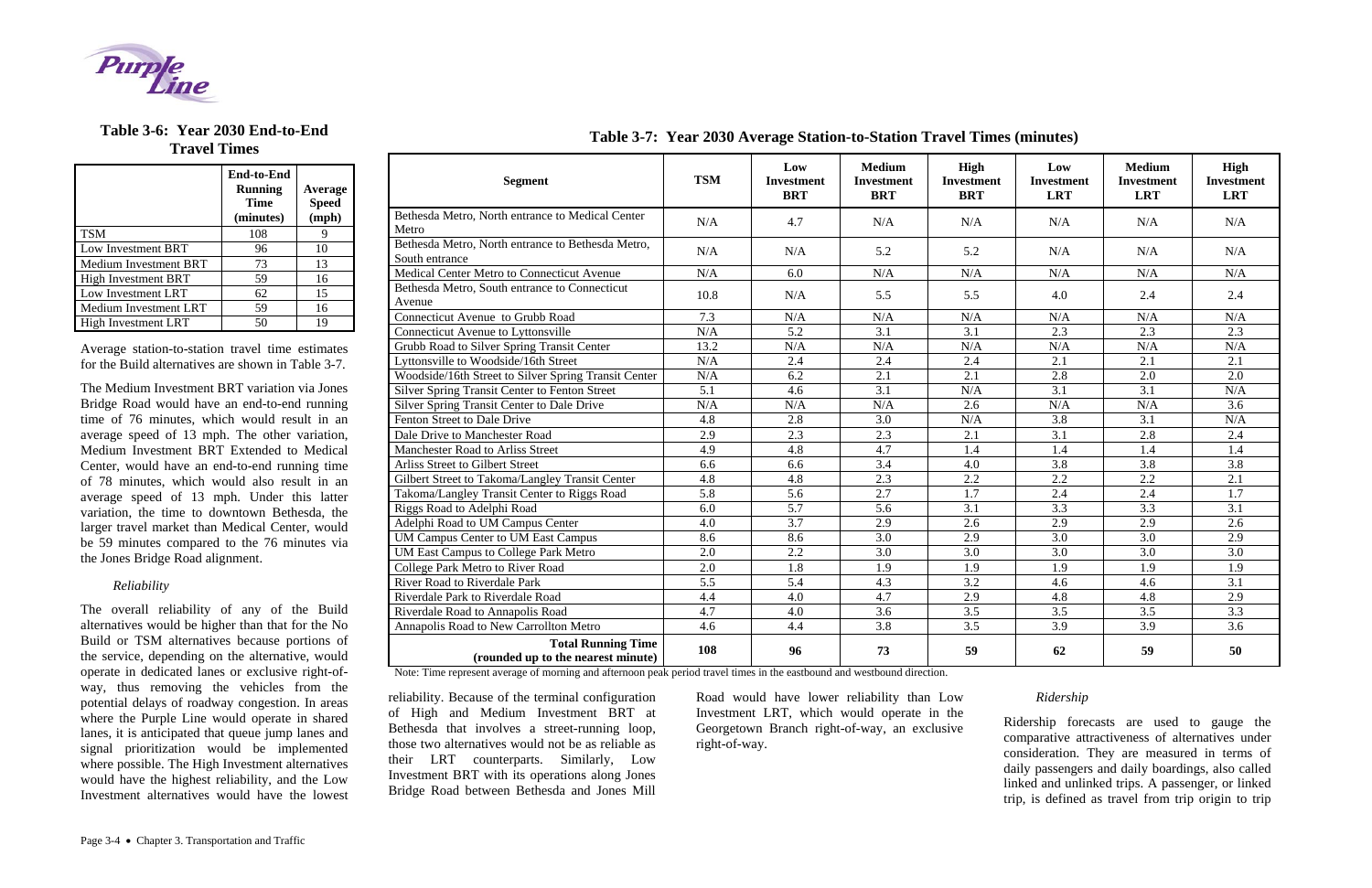destination, regardless of the number of transfers or mode changes required. A boarding, or unlinked trip, is counted as the number of times a person enters a vehicle for travel, inclusive of transfers. One linked trip from origin to destination could comprise multiple unlinked trips.

Purple Line ridership forecasts were measured in terms of total and new daily transit trips (linked), peak period boardings and alightings by station, and by peak period line volumes.

# *Total and New Transit Trips*

The Build alternatives would generate approximately a one percent increase in total regional transit ridership over the No Build alternative, while the TSM would generate approximately one half percent increase in total regional transit ridership. Detailed ridership forecasts are shown in Table 3-8. The results of the ridership modeling would indicate that forecast ridership on the Purple Line will not be the key determinant in selecting a preferred alternative, but rather the results of the environmental, traffic, and cost-benefit analyses.

## *District–to-District Travel Patterns*

As discussed in Chapter 1, and shown in Figure 1-3 the Washington metropolitan area was defined as a set of districts to enable a discussion of the current travel patterns. A set of districts are defined around the major activity centers of Bethesda, Silver Spring, College Park, and New Carrollton in the corridor. Three additional districts are used to describe the "wedge" areas in between the major activity centers, Connecticut Avenue/Lyttonsville, Takoma Park/ Langley Park, and Riverdale Park. These seven districts constitute the Purple Line corridor. Other districts are used to define major sections of Washington, DC, and travel market areas around the Metrorail lines (both branches of the Red Line, Green Line, and Orange Line) running north and northeast of the corridor. The rest of the region is defined by larger districts for the remainder of Maryland and the areas of Virginia.

What this information shows is that while there is quite a bit of existing transit travel within the Purple Line corridor, there is a greater number of trips associated with areas outside the corridor, i.e., with Washington, DC and areas north along the Metrorail Red, Green, and Orange Lines, especially up toward the Shady Grove-Rockville area and the Glenmont area. While the major activity centers account for the majority of the trips, a substantial number of trips are associated with the wedge districts, those areas not presently served by Metrorail and dependent on street-running bus service operating in congested mixed traffic, are linked with either one of the major activity centers or other areas accessible via the Metrorail system, especially Washington, DC.

Referring to Table 3-9, by the year 2030 under the No Build, daily transit trips are forecast to grow by 953,000, 52 percent, for a total of 2,711,000.

Transit trips associated with the corridor grow by 38 percent, to 234,000, while trips within the

corridor grow by 43 percent to 62,000 trips. While the general pattern and distribution of these transit trips would be similar to current trips, the level of growth is substantial, increasing the severity and the magnitude of the mobility needs of Purple Line corridor travelers.

The TSM alternative would increase daily total transit trips by 16,000 over the 2030 Future No Build. Of these new transit trips, 13,200, over 80 percent, are between the corridor and areas outside the corridor; while the other 2,800 trips are within the corridor. The TSM alternative provides most of the benefits to corridor trips to access the transit services that connect with the rest of the region; rather than travel among districts within the corridor.

All the Build alternatives have a similar pattern of change in the travel patterns, but because they have a similar alignment and station definitions and vary primarily by travel times, have different amount of new transit trips with High Investment LRT generating the highest number of new transit trips, and the Low Investment BRT generating the lowest.

|                           | <b>Type of Trip</b>                  | <b>No Build</b> | <b>TSM</b> | <b>Low Invest.</b><br><b>BRT</b> | Med. Invest.<br>BRT | <b>High Invest.</b><br><b>BRT</b> | Low Invest.<br><b>LRT</b> | Med. Invest.<br><b>LRT</b> | <b>High Invest.</b><br><b>LRT</b> |
|---------------------------|--------------------------------------|-----------------|------------|----------------------------------|---------------------|-----------------------------------|---------------------------|----------------------------|-----------------------------------|
| <b>Bus</b>                | Work                                 | 236,139         | 238,873    | 229,096                          | 226,886             | 225,970                           | 225,829                   | 225,448                    | 224,879                           |
|                           | Non-work                             | 211,747         | 214,772    | 207,301                          | 205,934             | 205,403                           | 205,344                   | 205,098                    | 204,434                           |
| Metrorail                 | Work                                 | 561,114         | 560,040    | 558,148                          | 558,299             | 557,668                           | 558,423                   | 558,377                    | 558,446                           |
|                           | Non-work                             | 298,451         | 300,917    | 300,909                          | 301,583             | 301,852                           | 302,331                   | 302,523                    | 303,011                           |
| Commuter                  | Work and                             |                 |            |                                  |                     |                                   |                           |                            |                                   |
| Rail                      | Non-work                             | 47,944          | 48,983     | 48,922                           | 48,937              | 48,984                            | 48,934                    | 48,930                     | 48,956                            |
| Purple Line               | Work                                 | NA              | <b>NA</b>  | 13,827                           | 17,896              | 20,759                            | 20,444                    | 21,377                     | 22,953                            |
|                           | Non-work                             | NA              | NA         | 8,570                            | 11,169              | 12,423                            | 12,307                    | 12,849                     | 13,488                            |
|                           | <b>Total Transit Trips</b>           | 1,355,395       | 1,363,585  | 1,366,773                        | 1,370,704           | 1,373,059                         | 1,373,612                 | 1,374,602                  | 1,376,167                         |
| <b>No Build (Rounded)</b> | <b>New Transit Trips Relative to</b> | N/A             | 8,200      | 11,400                           | 15,300              | 17,700                            | 18,200                    | 19,200                     | 20,500                            |

**Table 3-8: Year 2030 Total Daily Linked Transit Trips**

# **Table 3-9: Regional Transit Trips**

|                                               | <b>Existing 2000</b> | 2030 No Build | <b>2030 TSM</b> | 2030 Representative<br><b>Build Alternative</b> |
|-----------------------------------------------|----------------------|---------------|-----------------|-------------------------------------------------|
| Trips Associated with Purple<br>Line Corridor | 169,000              | 234,000       | 302,000         | 334,000                                         |
| Trips within Purple Line<br>Corridor          | 44,000               | 62,000        | 65,000          | 75,000                                          |
| <b>Total Regional Trips</b>                   | 1,778,000            | 2,711,000     | 2,727,000       | 2,749,000                                       |

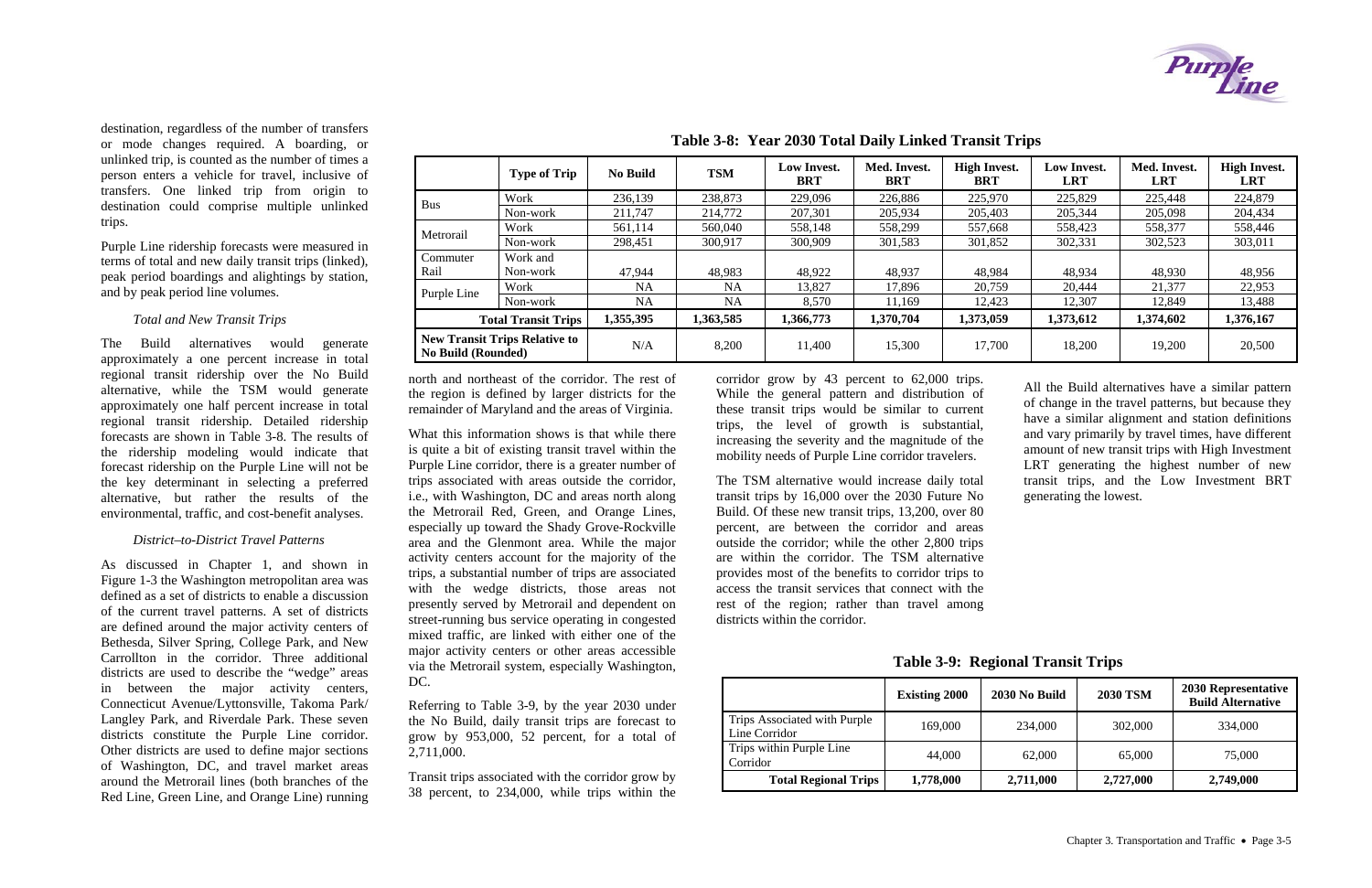

#### *Daily Line Haul Boardings*

<span id="page-7-0"></span>Table 3-10 shows the total daily boardings for each of the alternatives. A boarding is when a person uses the transit service for all or part of trip. The boardings are shown for trips only using the Purple Line (over half the boardings), trips primarily on Metrorail and using the Purple Line for part of that trip, and trips primarily on MARC and using the Purple Line for part of that trip. High Investment LRT attracts the highest number of boardings followed by the other LRT alternatives and then the BRT alternatives.

The Medium Investment BRT variation via Jones Bridge Road, with the addition of the station at Woodmont Avenue and St. Elmo Street, would have total daily boardings of 50,000, while the other variation, Medium Investment BRT Extended to Medical Center, also including the station at Woodmont Avenue and St. Elmo Street, would have total daily boardings of 58,000. The Jones Bridge Road variation shows that the longer routing to the larger Bethesda travel market results in a loss of 2000 daily boardings relative to the original Medium Investment BRT alternative. The variation extending the service to Medical Center from Bethesda increases the daily boardings by 6,000.

# *Daily Station Boardings*

Daily boardings, by station, for each of the Build alternatives are shown in [Table 3-](#page-7-0)11. Not surprisingly given the shorter travel times, the highest number of riders is attracted by High Investment LRT, followed by Medium Investment LRT, and then Low Investment LRT and High Investment BRT, which attract approximately the same number of riders. All of the Build alternatives, except Low Investment BRT, have the same top three stations for daily boardings: the western terminus in Bethesda (north or south), the Silver Spring Transit Center, and the College Park Metro Station. For Low Investment BRT, the top three stations for daily boardings are the Silver Spring Transit Center, US 1 and College Park Metro Station.

#### *Station Mode of Access*

At all the stations along the Purple Line walk and feeder bus access would be the principal means of access and egress. At the Bethesda, Silver Spring, College Park, and New Carrollton Stations, transfer with Metrorail would be the major connection. With the exception of Bethesda, MARC connections are available at those stations. Major bus interfaces would occur at Bethesda, Silver Spring, Takoma/Langley, College Park, and New Carrollton stations. All

| Table 3-11: Year 2030 Build Al |  |
|--------------------------------|--|
|                                |  |

these connections are with existing services. Some of the existing bus services would be modified to better integrate with the Purple Line service. Some existing bus services that duplicate the Purple Line service may be cut back. While parking facilities exist at the four Metrorail stations that connect with the Purple Line, no new park-and-ride facilities would be provided at any of the Purple Line stations. Kiss-and-ride could occur at some of stations, as occurs today at some bus stops, but additional kiss-and-ride facilities are being considered at Connecticut Avenue at the Georgetown Branch right-of-way, and at Lyttonsville.

## *University of Maryland Student Travel*

The travel of University of Maryland employees, faculty, and staff to and from the campus is captured within the regional travel model forecasts and these trips are included in the

# **Table 3-10: Year 2030 Daily Purple Line Ridership**

| <b>Transit Ridership</b><br>(daily boardings) | <b>TSM</b> | Low<br>Invest.<br>BRT | <b>Medium</b><br>Invest.<br><b>BRT</b> | <b>High</b><br>Invest.<br><b>BRT</b> | Low<br>Invest.<br><b>LRT</b> | <b>Medium</b><br>Invest.<br><b>LRT</b> | High<br>Invest.<br><b>LRT</b> |
|-----------------------------------------------|------------|-----------------------|----------------------------------------|--------------------------------------|------------------------------|----------------------------------------|-------------------------------|
| Purple Line                                   | 12,700     | 22,200                | 29,300                                 | 33,800                               | 32,500                       | 33,900                                 | 36,100                        |
| Purple Line via<br>Metrorail                  | 2,100      | 16,700                | 21,100                                 | 23,700                               | 25,300                       | 27,200                                 | 30,500                        |
| Purple Line via<br><b>MARC</b>                | $- -$      | 1,100                 | 1,400                                  | 1,400                                | 1,500                        | 1,500                                  | 1,500                         |
| <b>Total</b>                                  | 14,800     | 40,000                | 51,800                                 | 58,900                               | 59,300                       | 62,600                                 | 68,100                        |

**Table 3-11: Year 2030 Build Alternatives Daily Boardings**

|                                  |            | Low Inv.   | Med. Inv.  | <b>High Inv</b> | Low Inv.   | Med. Inv.  | High Inv.  |
|----------------------------------|------------|------------|------------|-----------------|------------|------------|------------|
| <b>Segment</b>                   | <b>TSM</b> | <b>BRT</b> | <b>BRT</b> | <b>BRT</b>      | <b>LRT</b> | <b>LRT</b> | <b>LRT</b> |
| Bethesda Metro,                  |            |            |            |                 |            |            |            |
| North Entrance                   | 800        | 1,400      | 5,600      | 6,000           | N/A        | N/A        | N/A        |
| <b>Medical Center Metro</b>      | N/A        | 3,900      | N/A        | N/A             | N/A        | N/A        | N/A        |
| Bethesda Metro,                  | N/A        | N/A        | 2,800      | 3,000           | 11,300     | 12,700     | 13,300     |
| <b>South Entrance</b>            |            |            |            |                 |            |            |            |
| Montgomery Avenue                | 100        | N/A        | N/A        | N/A             | N/A        | N/A        | N/A        |
| <b>Connecticut Avenue</b>        | 100        | 400        | 500        | 500             | 900        | 900        | 1000       |
| Grubb Road                       | 500        | N/A        | N/A        | N/A             | N/A        | N/A        | N/A        |
| Lyttonsville                     | N/A        | 600        | 700        | 700             | 800        | 800        | 900        |
| Woodside/16 <sup>th</sup> Street | N/A        | 1,400      | 2,000      | 2,500           | 2,200      | 2,300      | 2,400      |
| <b>Silver Spring Transit</b>     | 1,200      | 5,100      | 8,700      | 10,400          | 11,100     | 12,200     | 13,600     |
| Center                           |            |            |            |                 |            |            |            |
| <b>Fenton Street</b>             | 600        | 600        | 600        | N/A             | 700        | 700        | N/A        |
| Dale Drive                       | 500        | 1,200      | 1,300      | 1,400           | 1,300      | 1,400      | 1,500      |
| <b>Manchester Place</b>          | 600        | 700        | 800        | 1,100           | 800        | 900        | 1,200      |
| <b>Arliss Street</b>             | 600        | 800        | 900        | 1,700           | 1,300      | 1,500      | 2,200      |
| <b>Gilbert Street</b>            | 300        | 300        | 900        | 1,300           | 1,200      | 1,200      | 1,400      |
| Takoma/Langley                   | 1300       | 1,400      | 2,300      | 3,200           | 2,700      | 3,000      | 3,700      |
| <b>Transit Center</b>            |            |            |            |                 |            |            |            |
| <b>Riggs Road</b>                | 300        | 400        | 600        | 800             | 700        | 800        | 900        |
| Adelphi Road                     | 400        | 500        | 600        | 700             | 600        | 700        | 700        |
| <b>UM Campus Center</b>          | 600        | 1,500      | 2,100      | 2,200           | 2,100      | 2,200      | 2,200      |
| $US 1 - East Campus$             | 700        | 4,400      | 4,400      | 4,700           | 4,500      | 4,500      | 4,700      |
| <b>College Park Metro</b>        | 2,400      | 8,000      | 8,600      | 9,100           | 8,600      | 8,600      | 8,900      |
| <b>River Road</b>                | 500        | 1,500      | 1,500      | 1,500           | 1,500      | 1,500      | 1,500      |
| <b>Riverdale Park</b>            | 600        | 1,400      | 1,500      | 1,600           | 1,600      | 1,500      | 1,600      |
| Riverdale Road                   | 500        | 500        | 500        | 700             | 600        | 500        | 700        |
| Annapolis Road                   | 500        | 900        | 1,100      | 1,200           | 1,000      | 1,000      | 1,200      |
| <b>New Carrollton Metro</b>      | 1,700      | 3,100      | 3,800      | 4,500           | 3,800      | 3,700      | 4,500      |
| <b>Total Boardings</b>           | 14,800     | 40,000     | 51,800     | 58,800          | 59,300     | 62,600     | 68,100     |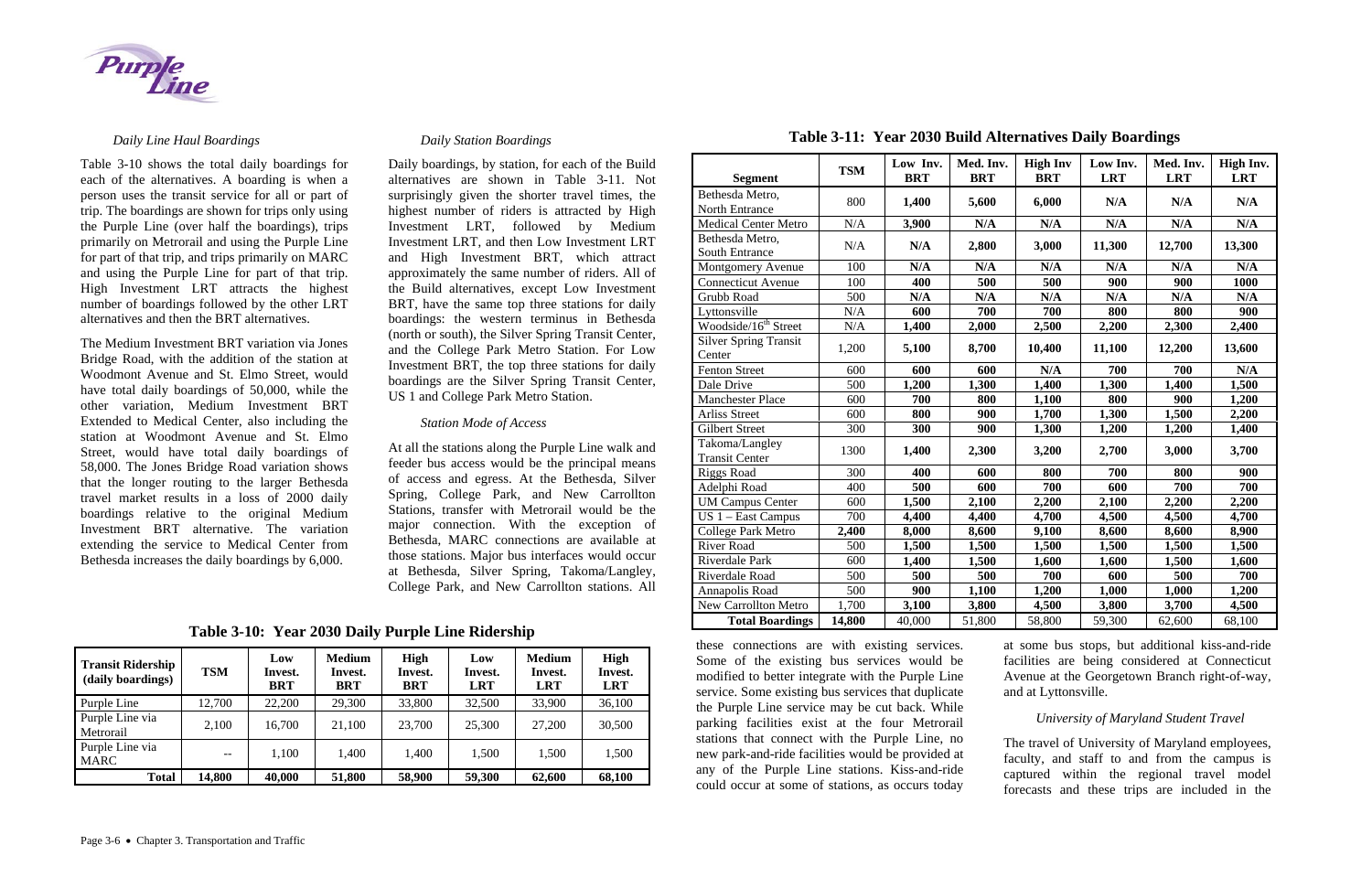forecasts for the Purple Line. Many of the 36,000 students live on campus or in nearby housing within walking distance of the campus. Others live off campus and commute to school. These trips are not as concentrated in the peak periods as employee trips and are not as regular, given that the University is not in full session over the summer and various break periods.

A portion of these commuting students would use the UM Shuttle, TheBus and WMATA bus services. The UM Shuttle provides connecting services to the College Park and Silver Spring Metro Stations. Many of these trips again occur outside the normal commuting peak periods – in evenings and on weekends.

> These attributes account for perceived benefits that users feel they receive for amenities, comfort, reliability, safety and other characteristics of the mode.

# **Mode-Specific Attributes**

The UM Shuttle provides a regular and relatively frequent service between the campus and the College Park Metrorail station throughout most of the day, carrying about 3,000 trips on a typical day. The service connecting with Silver Spring carries about 500 trips on a typical day. According to the Shuttle operator, approximately half of the users are students, or about 1,700 per day. With the Purple Line in place, these shuttle services would be discontinued or re-routed and these 1,700 would likely use the Purple Line. Some portion of these trips is likely already included in the regional model forecasts. As noted earlier, the University faculty and staff are fully accounted for by the regional forecasting model. For the purposes of the comparison of the alternatives, the analysis assumes that these trips are included in the regional forecasts and would be similar across all the alternatives.

Future travel forecast to be developed for the Locally Preferred Alternative, once selected, will include a separate student trip purpose forecast.

# *Special Event and Special Generator Trips*

Venues such as sport stadiums and arenas and events, such as festivals or holiday fireworks displays, generate trips that may not be included in the regional travel forecasting process. Washington, DC is site of many of special events and special generators that occur with enough regularity and frequency that these are included in the regional model forecasts. Special events and generators within the corridor are not included in the regional forecasts. The principal special event and special trip generator venue is the University of Maryland campus in College Park, with Byrd Stadium, Comcast Center, and Clarice Smith Performing Arts Center. Byrd Stadium seats 50,000 people and hosts five to seven home weekend football games annually. The UM Shuttle carries a total of 2,000 to 3,000 trips (i.e., 1,000 to 1,500 individuals) for each game. This would mean that between 2 and 3 percent of the total attendance uses the Shuttle. For basketball, soccer, lacrosse, field hockey, and events at the Clarice Smith Performing Arts Center, Shuttle ridership is relatively low. While the University of Maryland does not have actual records, on an annual basis the total number of special event and special generator trips on the Shuttle is between 40,000 and 50,000. Not all these trips would be candidates for the Purple Line; however, the Purple Line could make using transit for these types of trips associated with the University of Maryland more attractive, especially if the Purple Line is on Campus Drive.

Most of these trips will be outside the normal weekday peak period, being on weekday evenings and on weekends. Averaging out over a typical weekday, these trips would represent about 170 trips, which is less than one percent of the daily usage of the Purple Line alternatives. So, while the Purple Line would provide an improved and attractive means of accessing the events at the University of Maryland and other venues, the amount will be a relatively small compared to the total usage.

## *Transportation System User Benefits*

Transportation system user benefit is a measure of benefits that would accrue to users of the transportation system as a result of implementing an alternative. The users include both existing system users such as existing transit riders who might benefit from a faster trip or more convenient access to the service, as well as new transit users. These benefits include both time and monetary costs and are expressed in terms of minutes saved. The user benefit is calculated within the region's mode choice model for all alternatives and uses a measure of the traveler's value of time to convert monetary and other costs to their equivalence in time, which is added to actual time savings. In this way, the measure includes a more comprehensive accounting of the total costs of travel.

Table 3-12 shows the total user benefits for TSM and each of the Build alternatives. As the table shows, TSM would generate more than 400,000 minutes of user benefit (about 6,700 hours) to travelers in the Washington metropolitan area each day. All of the Build alternatives would generate higher user benefits than the TSM. Low Investment BRT would offer 55 percent more user benefits than TSM, while High Investment LRT would generate twice the user benefits of TSM.

Additional user benefits can accrue to users of fixed guideway transit services due to attributes

of these systems not reflected strictly in terms of travel times and out-of-pocket costs. These are referred to as "mode specific attributes" and account for perceived benefits that users feel they receive for amenity, comfort, reliability, safety and other characteristics associated with the mode. The degree to which these additional benefits accrue to the users depends on the definitions of the alternatives. These would accrue to all the Build alternative users to varying degrees, depending on the specific attributes of the alternative. Table 3-13 shows the user benefits with the mode specific attributes included.

The Medium Investment BRT variation via the Jones Bridge Road, with the addition of the station at Woodmont Avenue and St. Elmo Street, would generate daily user benefits of 976,000 minutes in the year 2030 with the mode specific attributes included, which would be approximately a 575,000-minute daily increase over the TSM alternative but approximately 46,000 minutes daily less than the original Medium Investment BRT alternative. The other variation, Medium Investment BRT Extended to

**Table 3-12: Year 2030 Daily Transportation System User Benefits by Alternative** 

|                            | <b>Daily User Benefits</b><br>(minutes) | <b>Increase in Daily User</b><br><b>Benefits over TSM (minutes)</b> | <b>Percent over TSM</b> |
|----------------------------|-----------------------------------------|---------------------------------------------------------------------|-------------------------|
| <b>TSM</b>                 | 401,200                                 | --                                                                  |                         |
| Low Investment BRT         | 623,700                                 | 222,500                                                             | 55%                     |
| Medium Investment BRT      | 851,200                                 | 450,000                                                             | 112%                    |
| <b>High Investment BRT</b> | 994,200                                 | 593,000                                                             | 148%                    |
| Low Investment LRT         | 1,033,700                               | 632,500                                                             | 158%                    |
| Medium Investment LRT      | 1,098,200                               | 696,000                                                             | 174%                    |
| <b>High Investment LRT</b> | 1,211,800                               | 810,600                                                             | 202%                    |

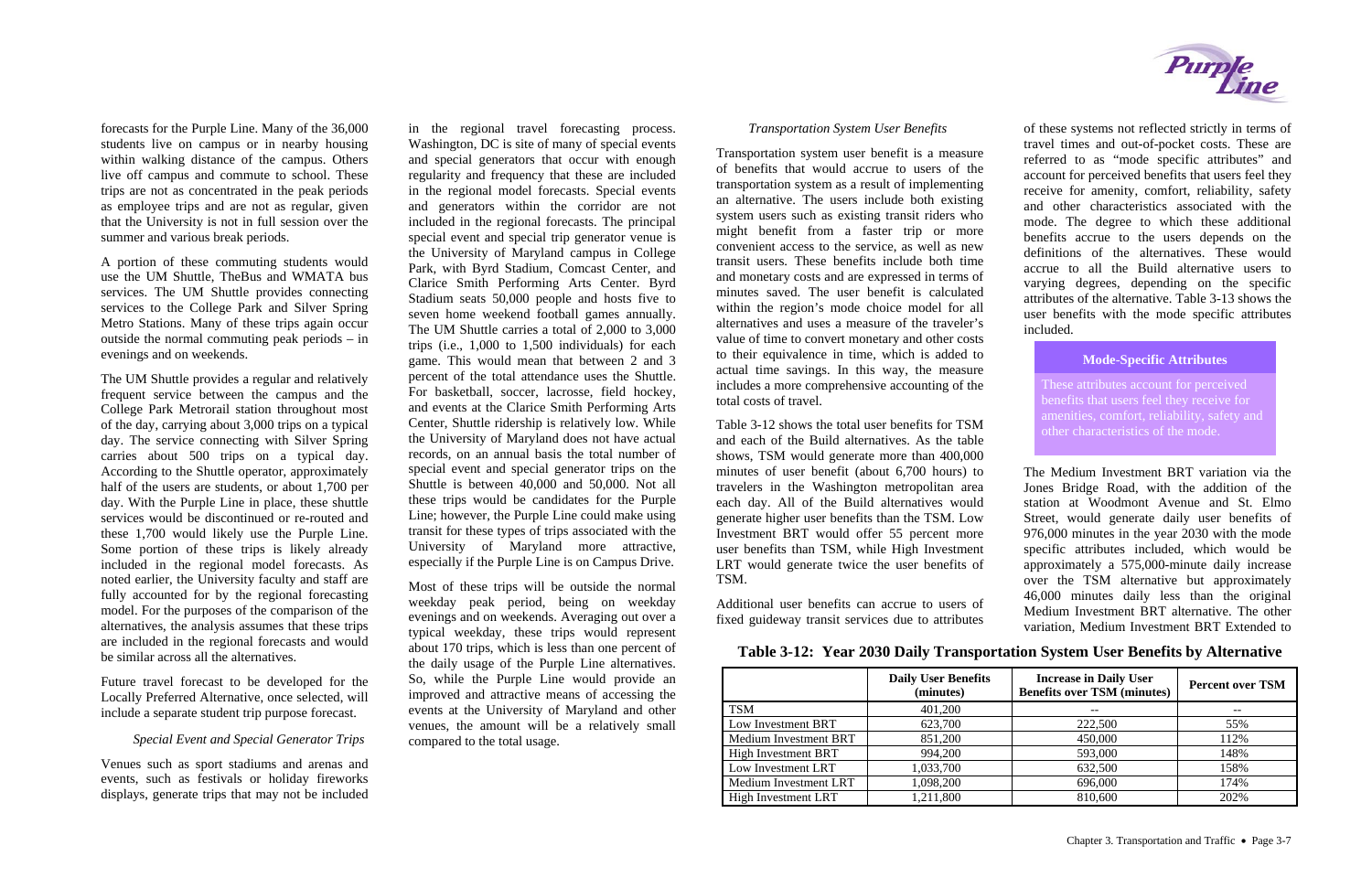Medical Center with the addition of the station at Woodmont Avenue and St. Elmo Street, would generate daily user benefits of 1,070,000 minutes in the year 2030 with the mode specific attributes included, which would be approximately a 669,000-minute daily increase over the TSM alternative and an approximate 48,000 minutes daily increase over the original Medium Investment BRT. This indicates the travel time benefits of serving the major Bethesda market directly while also providing a one-seat ride to the Medical Center area.

#### *Farebox Revenue*

Farebox revenues are the fares collected from passengers using the transit services for making trips. People use a variety of means to pay fares, including cash, tokens, passes, and electronic farecards. Passes and farecards for multi-trip, or weekly and monthly periods are typically purchased at a discount. Fare revenues include both fares at the initial boarding of the trip as well any transfer costs. The Purple Line corridor has a number of transit operators including WMATA, MARC, Ride On, and TheBus. For the purposes of this analysis, the operator of the Purple Line would be the MTA.

With the increase in systemwide transit users forecasted for the alternatives, the increase in systemwide farebox revenues relative to the 2030 No Build are presented in Table 3-14.

# **Table 3-14: Annual Change in Systemwide Farebox Revenues by Alternative Relative to 2030 No Build**

| <b>TSM</b>                   | \$3,423,000  |
|------------------------------|--------------|
| Low Investment BRT           | \$5,829,000  |
| <b>Medium Investment BRT</b> | \$7,500,000  |
| <b>High Investment BRT</b>   | \$8,452,000  |
| Low Investment LRT           | \$8,921,000  |
| Medium Investment LRT        | \$9,356,000  |
| <b>High Investment LRT</b>   | \$10,167,000 |

# **3.2. Highways and Roadways**

# *3.2.1. Regional Effects on Travel and Congestion*

The Build alternatives have the potential to slightly reduce traffic congestion and slightly improve regional air quality by prompting a shift in the mode of travel from private automobiles to public transit, either with BRT or LRT.

The potential regional traffic benefits of both the TSM alternative and the six Build alternatives were evaluated based on the change in daily vehicle trips, vehicle miles traveled (VMT),

vehicle hours traveled (VHT), highway operating speeds, intersection levels-of-service (LOS), and representative travel times.

The results of these analyses are presented in the following discussion and in Table 3-15. The regional travel demand model, developed under the auspices of MWCOG, was used to generate the data. This data represents daily trips and vehicle miles traveled for the entire region contained in the MWCOG model.

# **Vehicle Trips**

In a travel demand model, a vehicle trip represents a vehicle traveling from a unique origin to a unique destination; a tabulation of the total vehicle trips account for neither the number of passengers in a vehicle nor the length of the trip.

The Purple Line would operate in a built-out urban area, and station locations were selected to maximize walk and bus transfer access. Additionally, no new park-and-ride facilities and only limited formal kiss-and-ride facilities are being proposed as part of the TSM and Build alternatives. Therefore, it is expected that the change in vehicle trips would provide the most complete representation of the overall change in automobile usage. Each trip removed from the network is one less automobile traveling through the corridor each day.

For this project, the total number of vehicle trips in 2030 would decrease from 25,806,975 to 25,803,544 (-3,421 trips) from the No Build alternative to the TSM alternative. Low, Medium, and High Investment BRT would further decrease the total number of vehicle trips compared to the No Build alternative, by 11,005;

# **Table 3-15: Year 2030 Regional Travel Impacts**

|                              | <b>Daily Vehicle Trips</b> | <b>Daily VMT</b> |
|------------------------------|----------------------------|------------------|
| <b>No Build</b>              | 25,806,975                 | 261,054,037      |
| <b>TSM</b>                   | 25,803,554                 | 261,040,445      |
| Change over No Build         | $-3,421$                   | $-13,592$        |
| % Change over No Build       | $-0.013%$                  | $-0.005%$        |
| <b>Low Investment BRT</b>    | 25,795,970                 | 261,001,838      |
| Change over No Build         | $-11,005$                  | $-52,199$        |
| % Change over No Build       | $-0.043%$                  | $-0.020%$        |
| <b>Medium Investment BRT</b> | 25,792,838                 | 260,940,475      |
| Change over No Build         | $-14,137$                  | $-113,562$       |
| % Change over No Build       | $-0.055%$                  | $-0.044%$        |
| <b>High Investment BRT</b>   | 25,790,959                 | 260,878,947      |
| Change over No Build         | $-16,016$                  | $-175,090$       |
| % Change over No Build       | $-0.062%$                  | $-0.067%$        |
| <b>Low Investment LRT</b>    | 25,790,505                 | 260,886,581      |
| Change over No Build         | $-16,470$                  | $-167,456$       |
| % Change over No Build       | $-0.064%$                  | $-0.064%$        |
| <b>Medium Investment LRT</b> | 25,789,722                 | 260,870,434      |
| Change over No Build         | $-17,253$                  | $-183,603$       |
| % Change over No Build       | $-0.067%$                  | $-0.070%$        |
| <b>High Investment LRT</b>   | 25,788,222                 | 260,867,637      |
| Change over No Build         | $-18,753$                  | $-186,400$       |
| % Change over No Build       | $-0.073%$                  | $-0.071%$        |

# **Table 3-13: Year 2030 Daily Transportation System User Benefits with Mode Specific Attributes**



|                              | <b>Daily User Benefits</b><br>(minutes) | <b>Increase in Daily User</b><br><b>Benefits over TSM (minutes)</b> | <b>Percent over TSM</b> |
|------------------------------|-----------------------------------------|---------------------------------------------------------------------|-------------------------|
| <b>TSM</b>                   | 401,200                                 |                                                                     |                         |
| Low Investment BRT           | 702,300                                 | 301,100                                                             | 75%                     |
| <b>Medium Investment BRT</b> | 1,022,200                               | 621,000                                                             | 155%                    |
| <b>High Investment BRT</b>   | 1,258,000                               | 856,800                                                             | 214%                    |
| Low Investment LRT           | 1,180,600                               | 779,400                                                             | 194%                    |
| Medium Investment LRT        | 1,303,800                               | 902,600                                                             | 225%                    |
| <b>High Investment LRT</b>   | 1,489,600                               | 1,088,400                                                           | 271%                    |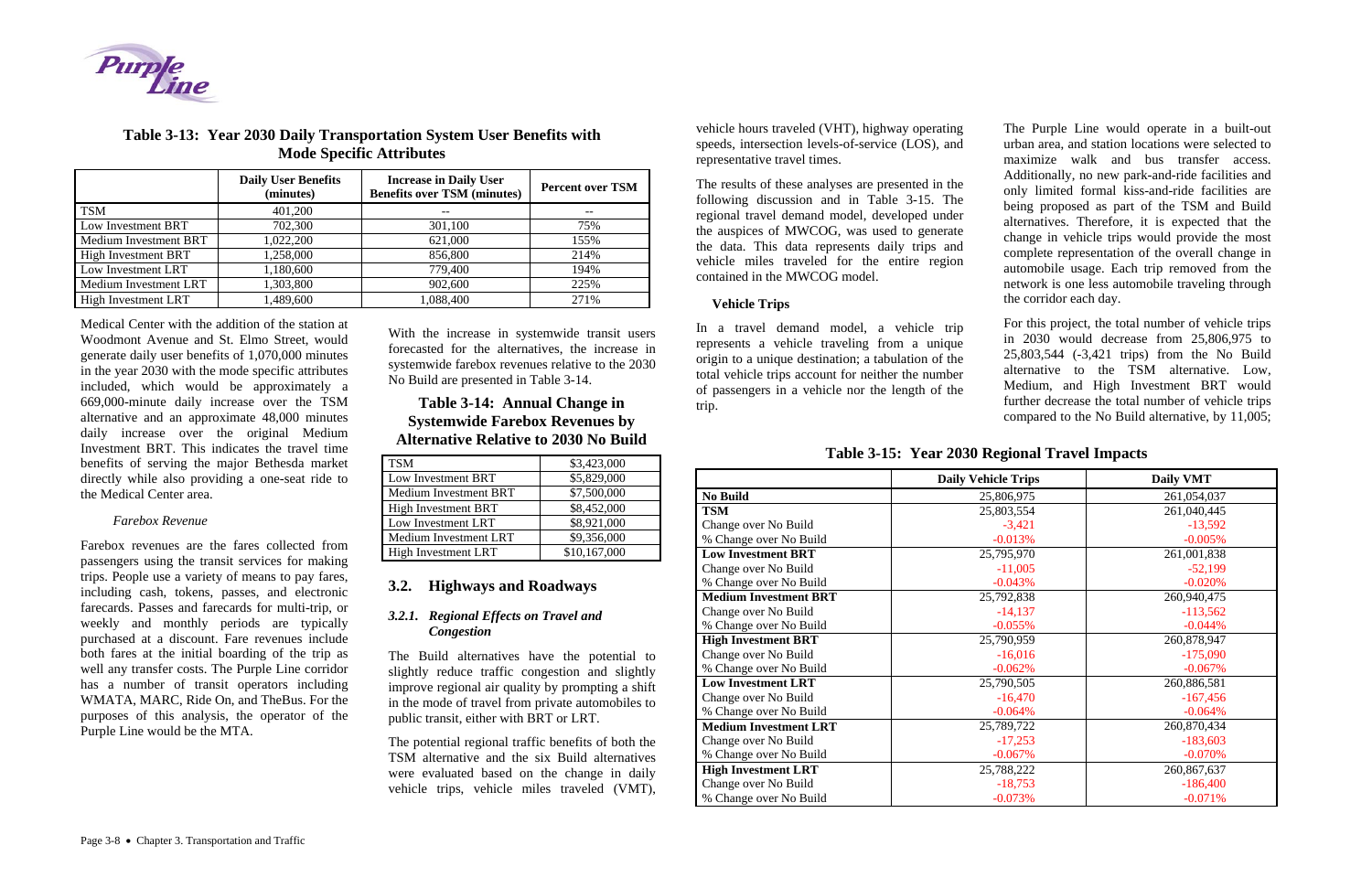14,137; and 16,016 trips, respectively. Low, Medium, and High Investment LRT would result in a slightly larger decrease in total vehicle trips than the BRT Alternatives. Low, Medium, and High Investment LRT would decrease total daily vehicle trips by 16,470; 17,253; and 18,753 trips, respectively, compared to the No Build alternative. The reduction in daily vehicle trips under the various Build alternatives represents changes in magnitude of 0.04 to 0.07 percent relative to the No Build alternative.

The change in vehicle trips was further broken down into the nineteen districts shown in Figure 1-3. This analysis provides additional insight into the expected reduction in total automobile trips in the areas immediately surrounding the Purple Line corridor. Table 3-16 indicates the total reduction in automobile trips relative to the No Build alternative, both into and out of, each of the nineteen districts for each of the six Build

alternatives.

The results in Table 3-16 indicate that the LRT alternatives generally result in a greater reduction in automobile trips than the BRT alternatives in the various districts. The table shows that the change in automobile travel is expected to be greatest in the districts that surround the Purple Line corridor. The largest change in automobile traffic is expected in the College Park district, with a net decrease in automobile trips between 5,500 and 7,100 per day. The Silver Spring district is expected to see a net decrease in automobile trips between 2,800 and 5,900 per day. The Build alternatives are also expected to reduce the number of trips made by automobile in the Bethesda (900 to 4,300 trips per day), Takoma-Langley (1,300 to 3,900 trips per day), Riverdale Park (2,400 to 2,900 trips per day), Connecticut-Lyttonsville (1,000 to 1,300 trips per day), and New Carrollton (1,000 to 1,500

trips per day) districts, which also directly adjoin the Purple Line.

Note that all the values in Table 3-16 represent trips which start or end in these particular districts; it is reasonable to expect that the actual reduction in automobile trips within a particular district would be higher due to a reduction in trips passing through the district. For example, a trip from Bethesda to Silver Spring is represented in the Bethesda and Silver Spring values; however, there is a high likelihood such a trip would pass through the Connecticut-Lyttonsville district, further reducing the number of cars on the road in that area.

A measurable reduction in automobile trips is also projected for districts that do not directly adjoin the Purple Line corridor; this trend is most pronounced in those districts that are served by a direct Metrorail connection. Within the Shady Grove district (served by the Red Line), automobile trips are projected to decrease between 1,000 and 2,200 per day, depending on the Build alternative. Similarly, the Glenmont (Red Line) and Greenbelt (Green Line) districts are projected to see decreases in automobile trips. A substantial reduction in automobile trips (between 2,200 and 3,900) is also projected within Washington, DC.

#### **District Low Invest. BRT Medium Invest. BRT High Invest. BRT Low Invest. LRT Medium Invest. LRT High Invest. LRT** Bethesda 892 1,989 2,165 3,745 4,150 4,314 Connecticut - Lyttonsville 999 998 1,035 1,195 1,278 1,283 Silver Spring 2,777 4,306 4,938 5,152 5,627 5,864 Takoma - Langley 1,251 2,432 3,388 2,986 3,285 3,850 College Park 1 5,522 6,346 6,927 6,540 6,601 7,092 Riverdale Park 1 2,446 2,605 2,890 2,675 2,640 2,949 New Carrollton 1,041 1,218 1,501 1,283 1,236 1,544 Shady Grove 1,026 | 1,333 | 1,494 | 1,775 | 1,994 | 2,150 Glenmont 1,482 | 498 | 926 | 1,041 | 1,257 | 1,377 | 1,482 Greenbelt 1,023 | 859 | 1,020 | 917 | 940 | 1,075 Washington DC (All 4 Districts)\* 2,172 2,754 3,306 3,277 3,447 3,946 Southwest Montgomery County | 116 | 389 | 473 | 524 | 620 | 707 North 1,717 | 1,947 | 2,147 | 2,308 | 2,515 South 1,193 | 1,083 | 1,206 | 1,193 | 1,204 | 1,308 East 1,240 | 1,492 | 1,803 | 1,561 | 1,510 | 1,850

West 1 128 121 150 125 133 151

#### **Vehicle Miles Traveled (VMT)**

A second parameter that can be used to evaluate the impact of transit alternatives on overall automobile usage is the overall VMT in the region. Vehicle miles represent the total miles traveled during all of the vehicle trips within a region, without regard to the number of passengers in a vehicle.

In 2030, under the No Build alternative, a total of 261,054,037 vehicle miles would be traveled each day in the Washington metropolitan area. Under the TSM alternative, that total would be decreased slightly by 13,592 vehicle miles.

**Purple**<br>
Line

Under Low Investment BRT, the total VMT is projected to decrease by 52,199 vehicle miles compared to the No Build alternative. Under Medium Investment BRT, the total VMT is projected to decrease by 113,562 relative to the No Build alternative, and under High Investment BRT the total VMT would be reduced by 175,090 vehicle miles relative to the No Build alternative. Low Investment LRT (-167,456 vehicle miles), Medium Investment LRT (-183,603 vehicle miles), and High Investment LRT (-186,400 vehicle miles) would also decrease total daily VMT, relative to the No Build alternative.

For transit facilities with park-and-ride and kissand-ride facilities at many of the stops, the reduction in vehicle trips is often combined with a more substantial reduction (on a percentage basis) in total VMT. This trend occurs because not only do vehicle trips decrease, but some portion of the remaining vehicle trips are shortened as people drive to a transit stop and then transfer to transit for the remainder of their trip. Given the few kiss-and-ride and park-andride facilities associated with the TSM and Build alternatives, the daily VMT results could provide a skewed picture of the impacts of the Purple Line on automobile traffic. The vehicle trip data indicate that there is a small, but measurable, decrease in the number of daily vehicle trips associated with each alternative. Due to this reduction in vehicle trips, levels of congestion may slightly decrease on particular routes, which may lead to some of the remaining vehicle trips selecting routes that are longer in terms of distance (more vehicle miles traveled).

# **Roadway Operating Speeds**

The average roadway speed represents the operating speeds in the region. For some projects, this can be used as a measure of the reduction in traffic congestion. However, given the small magnitude of the reduction in total

**Table 3-16: Year 2030 Reduction in Automobile Trips by District Compared to No Build**

\* The four districts comprising Washington, DC have been combined.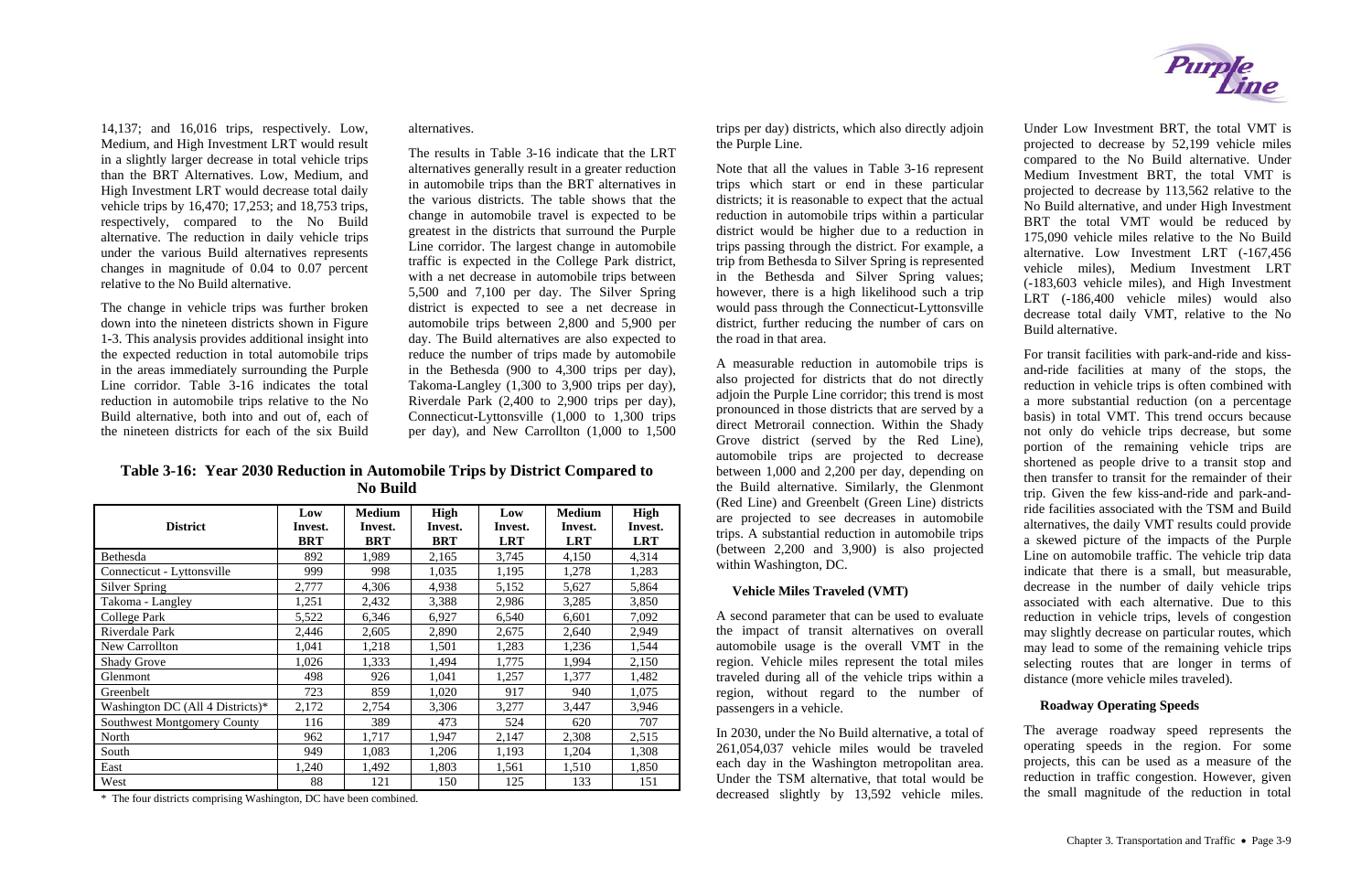

daily vehicle trips for the Build alternatives, the change in the average roadway speeds is projected to be quite small. For this project, the average roadway speed in 2030 under the No Build alternative is 24.5 mph. There would be no measurable increase in the regional average roadway speeds under any of the Build alternatives.

# **Levels of Service on Key Highway Links**

For this project, detailed peak hour traffic analyses were conducted for numerous signalized intersections along the roadways that the Purple Line would run parallel to or cross at grade. For the purposes of these traffic analyses, the 2030 volume forecasts assumed that there would be no change in these peak-hour volumes between the No Build, TSM, and Build alternatives. As was discussed earlier, there are reductions in vehicle trips projected for the TSM and Build alternatives, so this assumption is sufficiently conservative. However, due to this assumption of constant traffic volumes between the No Build and Build alternatives, a comparison of the level of service on a link basis was not expected to reveal measurable differences among the various alternatives. Instead, a comparison of the levels of service of signalized intersections in the corridor was developed.

# *3.2.2. Corridor Impacts of Alternatives and Operations*

According to the 2030 CLRP, very few major capacity improvements are planned for the existing roadway network in the corridor. In fact, the two most notable improvements: the widening of Kenilworth Avenue from River Road north to Pontiac Street from four lanes to six lanes, and the widening of US 1 from I-95 south to College Avenue from four lanes to six lanes, are on north-south routes that would not directly compete with the east-west travel service provided by the Purple Line. In the case of

Kenilworth Avenue, the section to be widened is beyond the immediate vicinity of the Purple Line. Nonetheless, these improvements were included in the roadway networks for the No Build, TSM, and Build alternatives.

# **No Build Alternative**

The No Build alternative includes several improvements to the roadway system that have been approved independently of the Purple Line as of 2007. Design year traffic analyses for these locations assumed these improvements would be in place. These projects include, but are not limited to, the following:

- Intersection improvements at University Boulevard and New Hampshire Avenue to include a second northbound left turn from New Hampshire Avenue to westbound University Boulevard (currently under construction)
- Intersection improvements at University Boulevard and Riggs Road to include a second westbound left-turn lane and third eastbound through lane on University Boulevard (funded for Preliminary Engineering only)
- Intersection modifications at Colesville Road and  $2<sup>nd</sup>$  Avenue to remove the existing northbound left-turn lane with traffic re-routed via East West Highway,  $16<sup>th</sup>$  Street, Spring Street, and  $2<sup>nd</sup>$  Avenue.

# **TSM Alternative**

The TSM alternative includes the operation of an enhanced bus system, which would incorporate transit signal priority measures at various signalized intersections along the corridor and selected use of right-turn lanes as queue by-pass lanes to improve transit time. East of the Silver Spring, the TSM trunk line bus service would run in operating environments comparable with Low Investment BRT described below. West of Silver Spring, the primary TSM service would operate largely along East West Highway where there is no opportunity for queue jump lanes or other geometric changes without substantial capital costs or property impacts. The TSM alternative assumes no major geometric changes to the intersections under analysis, beyond those discussed for the No Build alternative.

# **Build Alternatives**

The AA/DEIS includes the analysis of six Build alternatives for the Purple Line. These alternatives are differentiated by the two transit modes being considered, BRT and LRT, as well as by three levels of capital investment, Low, Medium, and High. In general, the Build alternatives follow the same route and would require modifications to the existing roadway network to construct and operate a transit service. The Build alternatives differ in the extent of the roadway widening required in various segments (based on operations in dedicated transit lanes or in shared lanes in mixed traffic), the provision of grade separation at key junctions, and the modifications required to existing traffic signals to accommodate the BRT or LRT movements. The following section summarizes the various physical modifications intended to improve the speed and reliability of the transit service, minimize impacts to automobile traffic, and increase pedestrian and vehicle safety that would be associated with each of the Build alternatives. These modifications were included in the traffic analyses for each alternative.

Highway and roadway effects of the Medium Investment BRT variation along Jones Bridge Road are covered by the discussions relative to the original Medium Investment BRT alternative east of Jones Mill Road and generally by the discussions relative to Low Investment BRT west of Jones Bridge Road. The Medium BRT Extended to Medical Center variation is covered

by the discussions of the original Medium Investment BRT between New Carrollton and Bethesda plus the discussion of Low Investment BRT for the section between the Bethesda Metro Station (north entrance) and the Medical Center along Woodmont Avenue and Wisconsin Avenue/Rockville Pike.

#### *Bethesda Metro to Silver Spring Metro*

Starting from the west, the Build alternatives would all originate at a connection with the existing Bethesda Metro Station, located on the Red Line.

Low Investment BRT would begin at the existing Bethesda bus loop on Edgemoor Lane and then enter mixed traffic in the existing travel lanes on Old Georgetown Road along Woodmont Avenue. Approaching Wisconsin Avenue along Woodmont Avenue, Low Investment BRT would turn onto a new parallel alignment, west of Wisconsin Avenue, in front of the National Institutes of Health (NIH). This alternative would then use the existing traffic signal, which would be modified to include a new signal phase to serve BRT movements, at the intersection of Wisconsin Avenue and Jones Bridge Road to turn onto Jones Bridge Road. At that intersection, a queue jump lane would be provided for westbound BRT vehicles to bypass traffic waiting to turn onto Wisconsin Avenue. The Low Investment BRT would then continue east along Jones Bridge in mixed traffic, using the existing travel lanes and passing through the signalized intersections of Glenbrook Parkway, Grier Road, and Platt Ridge Road. At the intersection of Connecticut Avenue and Jones Bridge Road, a queue jump lane would be provided for westbound BRT. The alternative would then continue east along Jones Bridge Road, passing through the signalized intersection at Manor Road in mixed traffic in the existing travel lanes. An eastbound queue jump lane would be provided at the intersection with Jones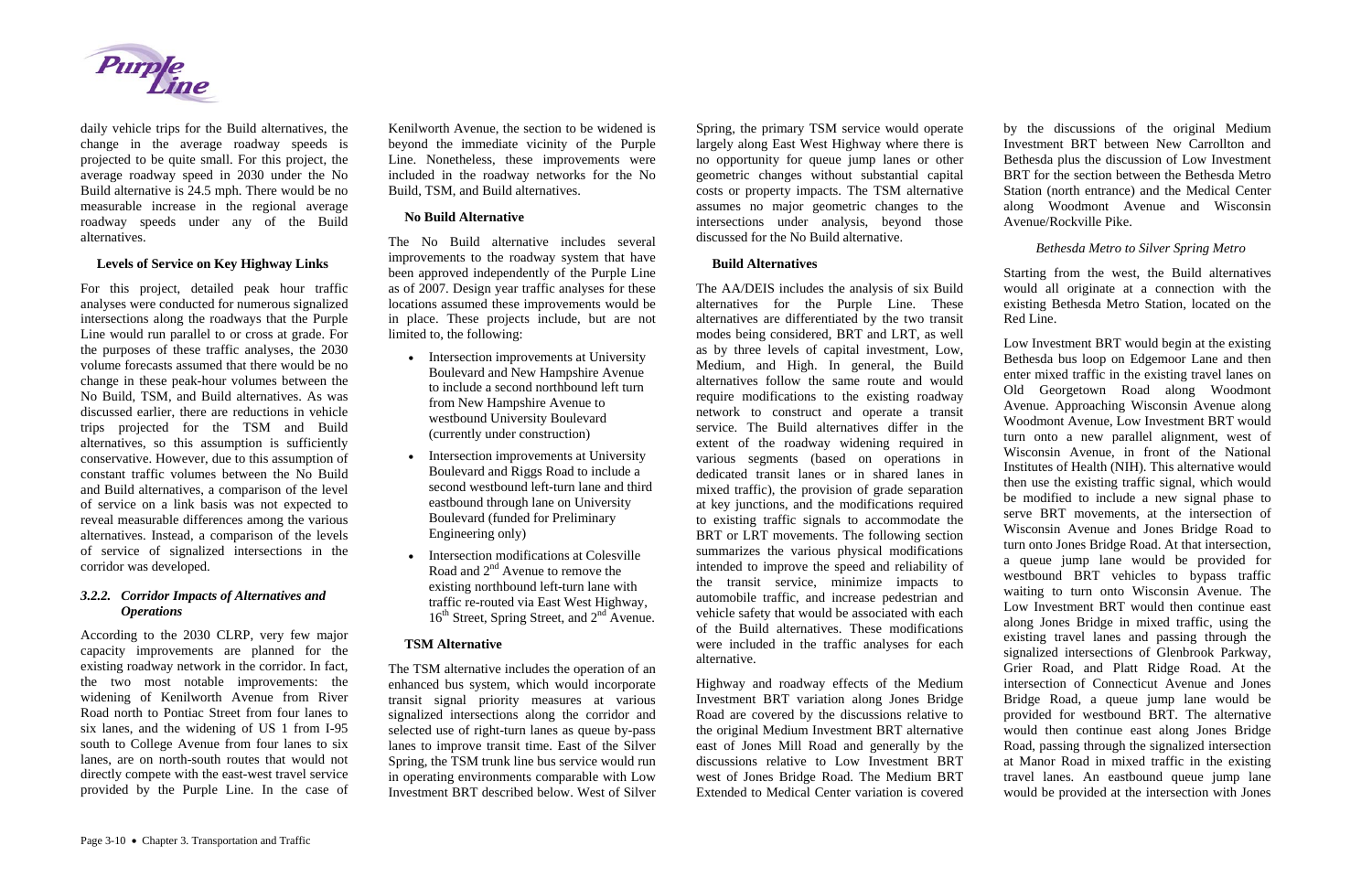Mill Road to allow BRT to turn right onto Jones Mill Road. The alignment would then immediately turn east onto the Georgetown Branch right-of-way and enter Rock Creek Park, where it would tie into the alignment followed by the remaining alternatives.

The remaining five Build alternatives would follow an alternate route between Bethesda Metro Station and Rock Creek Park. The Medium and High Investment BRT Alternatives would follow a one-way loop in downtown Bethesda from the Georgetown Branch right-ofway onto Pearl Street in the existing travel lanes, then west along East West Highway and Old Georgetown Road in the existing travel lanes, through the existing bus terminal on Edgemoor Road, south along Woodmont Avenue, and then turn back east under the Air Rights building to rejoin the Georgetown Branch right-of-way. All five of the remaining alternatives would then follow the Georgetown Branch right-of-way, operating in an exclusive transit right-of-way adjacent to a new permanent hiker-biker trail, cross under East West Highway, and continue east toward Connecticut Avenue. Low Investment LRT would include an at-grade crossing of Connecticut Avenue; this would be accomplished by adding a new exclusive signal phase to serve LRT movements at the intersection of Connecticut Avenue and Chevy Chase Lakes Drive. The remaining four Build alternatives would cross Connecticut Avenue on an aerial structure with the hiker-biker trail also crossing on a separate bridge. All five alternatives then continue east, crossing under Jones Mill Road along the Georgetown Branch right-of-way and entering Rock Creek Park.

From Rock Creek Park, all six Build alternatives continue toward the east along the Georgetown Branch right-of-way. The alternatives would cross under Lyttonsville Place, crossing Stewart Avenue at grade, and then turn and run parallel to the existing CSX railroad tracks; the Build

alternatives would be located on the south side of the CSX tracks. The alternatives would continue east along the CSX tracks crossing  $16<sup>th</sup>$  Street and Spring Street. Low and Medium Investment BRT, and Low Investment LRT, would cross 16<sup>th</sup> Street and Spring Street at grade. This crossing would be accomplished by the installation of new traffic signals on  $16<sup>th</sup>$  Street and Spring Street to accommodate crossings of the transit vehicles. Medium and High Investment LRT, and High Investment BRT would cross both  $16<sup>th</sup>$  Street and Spring Street below the existing street levels.

At Spring Street, Low Investment BRT would turn north from the CSX tracks and follow Spring Street in mixed traffic in the existing travel lanes, and then turn east onto Second Avenue, continuing to operate in mixed traffic in the existing travel lanes before crossing Colesville Road at the existing signalized intersection at grade. Low Investment BRT would then continue briefly on Wayne Avenue before turning right onto Ramsey Street and accessing the Silver Spring Transit Center, which is being constructed on the site of the existing Red Line Silver Spring Metro Station.

From Spring Street, the remaining five Build alternatives would continue along the south side of the CSX tracks before crossing the tracks on an aerial structure into the Silver Spring Transit Center.

# *Silver Spring Metro to College Park Metro*

From the Silver Spring Transit Center, each of the Build alternatives would use one of three different routes to connect to Wayne Avenue and continue eastward.

Low Investment BRT would exit the Silver Spring Transit Center back onto Ramsey Street and then turn right onto Wayne Avenue. This alternative would continue east, in mixed traffic within the existing travel lanes, crossing Dixon

Street, Georgia Avenue, Fenton Street, and Cedar Street at the existing traffic signals. This alternative would then continue east along Wayne Avenue, operating in mixed traffic within the existing travel lanes, passing through the signalized intersections of Dale Drive, Mansfield Road, and Sligo Creek Parkway. The alignment would then continue east along Wayne Avenue and up a steep grade to the signalized intersection at Flower Avenue. Low Investment BRT would then turn right onto Flower Avenue followed by an immediate left onto Arliss Street at the existing unsignalized intersection. Continuing to operate in mixed traffic within the existing travel lanes, Low Investment BRT would then turn left onto Piney Branch Road and then right onto University Boulevard. Low Investment BRT would continue east along University Boulevard in shared lanes, passing through numerous existing traffic signals, before turning onto Campus Drive, crossing Adelphi Road, and entering the campus of the University of Maryland. Low Investment BRT would operate in mixed traffic throughout the campus. From Campus Drive, the alignment would turn left along Presidents Drive to Union Lane, and return to Campus Drive near Cole Field House. Low Investment BRT would continue along Campus Drive, pass through the roundabout at Regents Drive, and continue toward US 1. This alternative would cross US 1 at grade, using the existing traffic signal at Campus Drive and Paint Branch Parkway. After crossing US 1, Low Investment BRT would turn east onto Paint Branch Parkway where it would tie into the alignment of the remaining Build alternatives.

High Investment BRT and LRT would exit the Silver Spring Transit Center and continue south along the CSX tracks before entering a tunnel section in the vicinity of Silver Spring Avenue. This tunnel section would curve to the north under Grove Street, and High Investment BRT and LRT would return to grade along Wayne



Avenue between Cedar Street and Dale Drive. To accommodate the tunnel portal on Wayne Avenue and provide a higher level of transit service, Wayne Avenue would be reduced from two to one travel lane in each direction. The second existing travel lane would be converted to transit-only use. New eastbound and westbound left-turn lanes would be provided at the existing traffic signal at Dale Drive and the westbound left-turn movement at the signalized intersection at Mansfield Road would be restricted and that traffic would be re-routed to the intersection at Dale Drive. A new eastbound left-turn lane would be added at Sligo Creek Parkway. East of Sligo Creek Parkway, Wayne Avenue would be widened by two lanes to provide a dedicated transit lane in the median in each direction. At a point 900 feet east of Sligo Creek Parkway, High Investment BRT and LRT would turn from Wayne Avenue and enter a tunnel section beneath Plymouth Street. A new signal would be required along Wayne Avenue to allow transit vehicles to enter and exit the median of Wayne Avenue. The tunnel section would return to grade along Arliss Street, just east of Flower Avenue, where High Investment BRT and LRT would join with Low and Medium Investment LRT and Medium Investment BRT, and the five alternatives would continue eastward.

Low and Medium Investment LRT and Medium Investment BRT would exit the Silver Spring Transit Center and turn onto Bonifant Street where they would operate at grade in dedicated transit lanes on the north side of Bonifant Street. Under Medium Investment LRT, Bonifant Street, between Ramsey Street and Fenton Street, would be converted from two-way operation to one-way operation (either eastbound or westbound). On-street parking would remain along the south curb. The very low volume of westbound or eastbound traffic currently using Bonifant Street between Fenton Street and Georgia Avenue would be diverted to Thayer Avenue, one block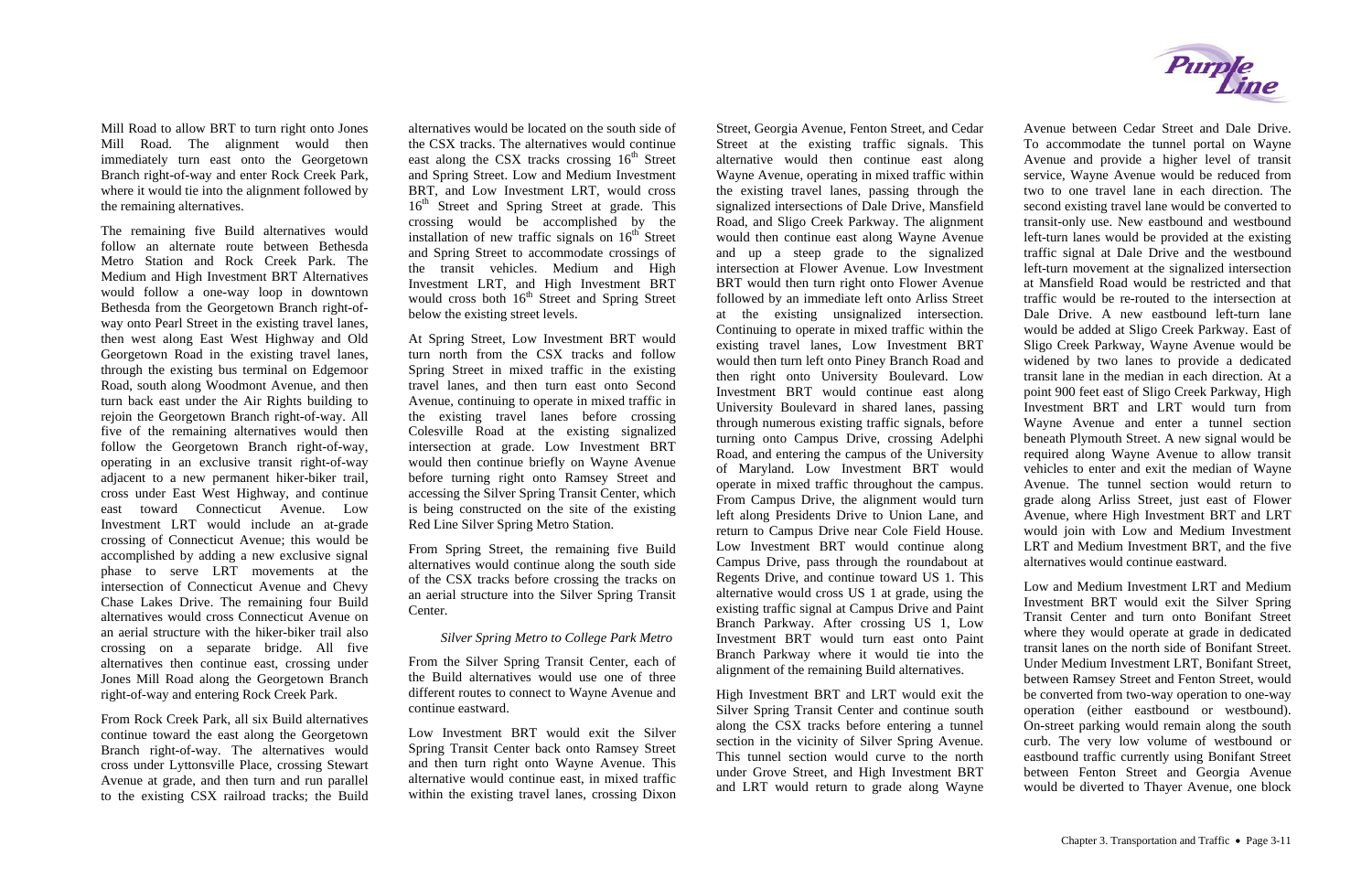

to the south. Some minor widening of Bonifant Street is expected between Ramsey Street and Georgia Avenue, where these alternatives would cross at grade using the existing traffic signal. The slight modification would accommodate the conversion of Bonifant Street to one-way operation. Under Low Investment LRT two-way traffic would be maintained on Bonifant Street between Georgia Avenue and Fenton Street; this would require the removal of on-street parking along the south curb of Bonifant Street.

Approaching Fenton Street, these alternatives would turn left and tie into the existing signalized intersection of Fenton Street and Wayne Avenue as a new approach. The traffic signal would be modified to incorporate a new signal phase to accommodate transit movements. Low and Medium Investment LRT and Medium Investment BRT would then continue east, passing through Cedar Street on Wayne Avenue. Wayne Avenue would be widened by one lane between Cedar Street and Fenton Street to accommodate an exclusive westbound left-turn lane for transit vehicles at Fenton Street and a new eastbound left-turn bay for automobile traffic at Cedar Street, under Medium Investment LRT. Under Low Investment LRT, an exclusive westbound left turn lane for transit vehicles would be provided at Fenton Street. Low Investment LRT would share the existing inside travel lane with left turning and through automobile traffic at Cedar Street.

LRT would function as a streetcar east of Cedar Street; the tracks for Low and Medium Investment LRT would be constructed in the existing inside travel lane in each direction along Wayne Avenue; two travel lanes would be maintained in each direction: the outside travel lanes would carry regular traffic and the inside travel lanes would carry mixed traffic (LRT and automobiles). Under Medium Investment LRT, at the existing signalized intersection at Dale Drive, a new left-turn lane for automobile traffic

would be provided in the eastbound and westbound directions. If a station is provided to the east of Dale Drive, then a westbound left-turn lane would not be provided due to property impacts. Instead, a dedicated pedestrian pathway would be constructed in the median to allow pedestrians to safely access the station using the signalized crossings at Dale Drive. Under Low Investment LRT, the light-rail vehicles in both directions would share the inside travel lanes with left-turning and through traffic.

Continuing east, Low Investment LRT would continue through the signalized intersection at Sligo Creek Parkway in the existing travel lanes. Both eastbound and westbound LRT vehicles would share lanes with left turning traffic at Sligo Creek Parkway. For Medium Investment LRT new eastbound and westbound left turn lanes would be provided at Sligo Creek Parkway. East of Sligo Creek Parkway, Wayne Avenue would be widened by two lanes to provide two dedicated transit lanes in the median. At a point approximately 900 feet east of Sligo Creek Parkway, the Low and Medium Investment LRT would turn off of Wayne Avenue into a tunnel section beneath Plymouth Street. A new traffic signal would be required along Wayne Avenue at this location to permit light rail transit vehicles to enter and exit Wayne Avenue. The Low and Medium Investment LRT return to grade along Arliss Street, just east of Flower Avenue.

Meanwhile, Medium Investment BRT would continue along Wayne Avenue in the existing travel lanes, passing through the intersection with Sligo Creek Parkway, turning right onto Flower Avenue, and then left onto Arliss Street. At this point on Arliss Street, these three alternatives would join the High Investment BRT and High Investment LRT and all five of these remaining Build alternatives would continue eastward on generally the same alignment.

These five alternatives would turn left onto Piney Branch Road, which would be widened to accommodate one new dedicated transit lane in each direction; all the LRT Alternatives and High Investment BRT would operate in the median, while Medium Investment BRT would operate in the curb lanes, which would be shared with rightturning traffic along Piney Branch Road. The existing two-way left-turn lane between Arliss Street and Barron Street would be removed, and the unsignalized access points along this segment of Piney Branch Road would be converted to right-in / right-out access.

At University Boulevard, these five alternatives would turn right onto University Boulevard, which would be widened to accommodate one new dedicated transit lane in each direction. The LRT Alternatives and High Investment BRT would operate in a protected median section; while Medium Investment BRT would operate in the curb lanes, which would also accommodate right-turn movements. Along University Boulevard, for automobile traffic, the lane configurations at the signalized intersections would remain unchanged relative to the No Build alternative. For the LRT Alternatives and High Investment BRT, the signal phasing for the eastbound and westbound left turns at all signalized intersections would need to be converted to protected-only phasing due to the presence of the median-running transitway. A number of existing unsignalized median breaks along University Boulevard may need to be closed to automobile traffic; new traffic signals or active warning signing would also be considered at the remaining locations. The treatment of these unsignalized intersections would be addressed in greater detail during the Preliminary Engineering phase.

At the intersections of University Boulevard and New Hampshire Avenue, Riggs Road, and Adelphi Road, grade-separated crossings for transit vehicles would be provided for both High Investment LRT and BRT. These streets would be crossed at grade using the existing traffic signals for the remaining alternatives, with one exception: all LRT alternatives would have a below-grade crossing of Adelphi Road due to the steep grade.

After crossing Adelphi Road, these five alternatives would continue eastward through the University of Maryland campus. Medium Investment BRT and Low and Medium Investment LRT would follow the same general alignment as Low Investment BRT through Campus Drive until reaching the roundabout at Regents Drive. Under these options, however, Campus Drive would be closed to through vehicle traffic between Union Lane and the 'M' Circle (except for other transit vehicles, emergency services, and University service vehicles), consistent with the University's Master Plan. Automobile traffic through campus would be re-routed to Paint Branch Drive, Regents Drive, and Stadium Drive. Under these three options, the Regents Drive roundabout would be re-configured into a pair of T-intersections. Medium Investment BRT and Low and Medium Investment LRT would turn slightly south and enter a new exclusive right-of-way through the parking lots adjacent to the Armory and on to Rossborough Lane.

After crossing Adelphi Road, High Investment BRT and High Investment LRT would continue into a full tunnel section beneath the center of the campus. These alternatives would return to grade in a new exclusive right-of-way to be constructed along the south side of the existing campus recreational fields through the parking lots adjacent to the Armory and on to Rossborough Lane.

This new exclusive right-of-way would intersect US 1 at grade as the fourth leg of the existing intersection of US 1 and Rossborough Lane, which would be maintained as part of the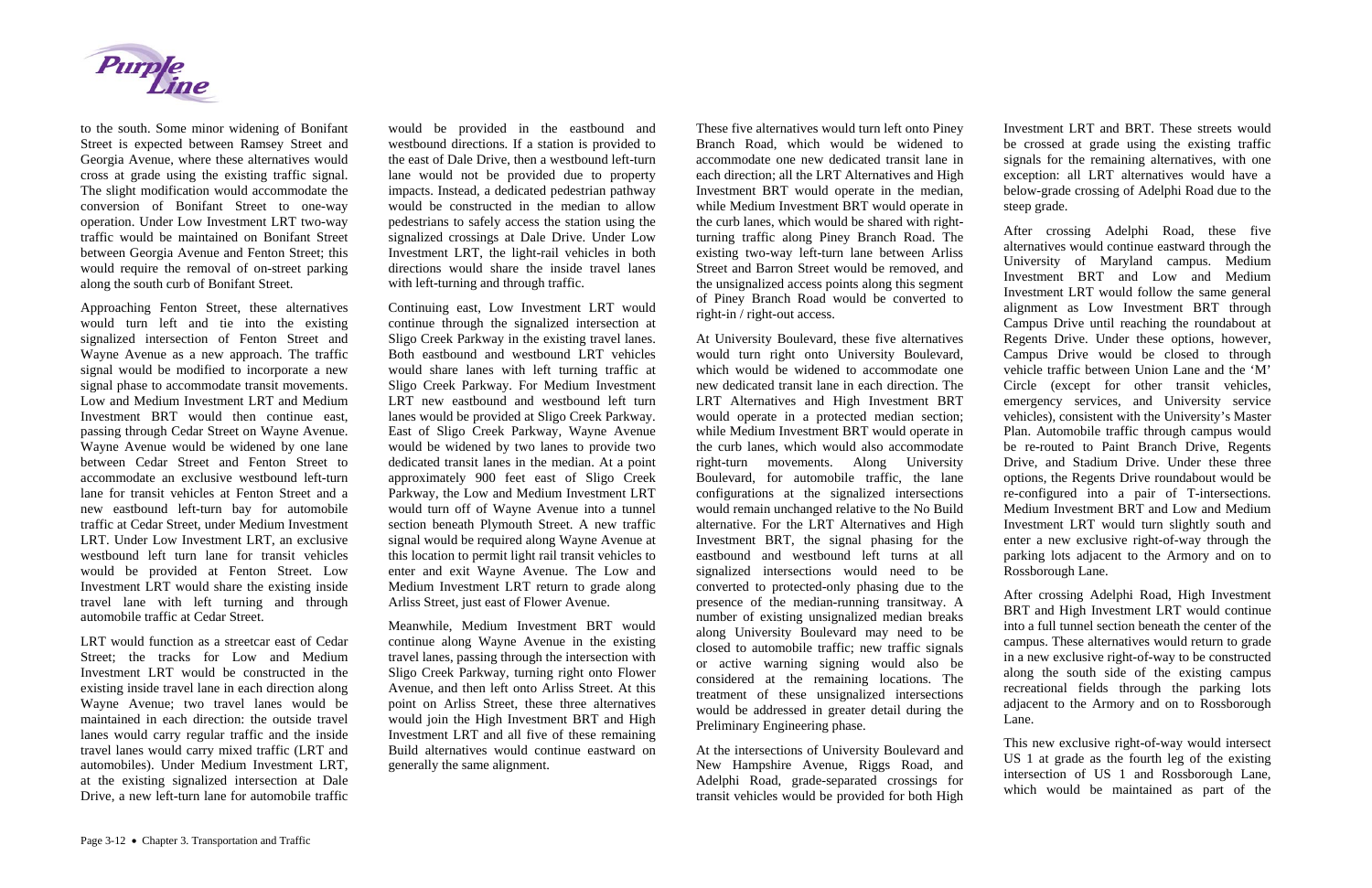proposed East Campus Development. All five of these alternatives would then continue through the East Campus Development, along Rossborough Lane, in dedicated transit lanes.

These five alternatives would then turn right onto Paint Branch Parkway, where the alignment would be joined by Low Investment BRT. All six alternatives would now continue east along Paint Branch Parkway.

For Low and Medium Investment BRT the transit vehicles would operate in mixed traffic within the existing travel lanes along Paint Branch Parkway before turning right onto River Road and accessing the station adjacent to the existing College Park Metro Station.

High Investment BRT and Low, Medium, and High Investment LRT would operate in mixed traffic before turning right onto an exclusive right-of-way through a proposed development at the existing College Park Metro Station. The existing traffic signal at the intersection of Paint Branch Parkway and the Metro parking garage would be modified to include an additional signal phase for westbound light rail transit vehicles to turn left onto Paint Branch Parkway.

# *College Park Metro to New Carrollton Metro*

High Investment BRT and Low, Medium, and High Investment LRT would all operate in new exclusive right-of-way to be constructed on the south side of River Road. New traffic signals or gate arms would be provided at the unsignalized driveways along the south side of River Road to separate vehicle and pedestrian traffic from the movements of the transit vehicles.

High Investment LRT and BRT would turn from River Road, east of Rivertech Court, and enter a tunnel that would pass underneath an existing park and stream. This tunnel would return to grade in the median of East West Highway, just west of its existing signalized intersection with Kenilworth Avenue. These alternatives would cross Kenilworth Avenue at grade, using the existing signal phasing, and continue east along East West Highway in two new dedicated transit lanes constructed in the median. The existing turning lane would be maintained at the signalized intersections along East West Highway; however, the signal phasing would be modified along East West Highway to convert the eastbound and westbound left turns to protected-only movements. The existing overpasses at the Baltimore-Washington Parkway would be lengthened to accommodate dedicated lanes as part of High Investment BRT and LRT, which would continue east and then turn right into the median of Veterans Parkway. These alternatives would then continue east in new dedicated transit lanes constructed in the existing median of Veterans Parkway and pass under the existing signalized intersection of Veterans Parkway and Annapolis Road. High Investment BRT and LRT would then turn left from the median of Veterans Parkway onto Ellin Road; two new dedicated transit lanes would be constructed on the south side of Ellin Road. A new gate arm or traffic signal would be required at Hanson Oaks Court to separate automobile and transit movements at this unsignalized crossing. These alternatives would then terminate at the New Carrollton Metro Station.

After departing the Purple Line station adjacent to the College Park Metro Station, Low Investment BRT would operate in shared lanes along River Road. Low Investment BRT would then turn onto Kenilworth Avenue, which would be widened to provide one dedicated transit lane in the southbound direction. Northbound bus rapid transit vehicles under Low Investment BRT would operate in mixed traffic within the existing northbound lanes on Kenilworth Avenue. This alternative would then turn left onto East West Highway, where it would operate in mixed traffic

within the existing travel lanes, and pass through the existing signalized intersections along the corridor. Continuing in mixed traffic operations, within the existing travel lanes, this alternative would then turn right onto Veterans Parkway. The alternative would then turn left onto Annapolis Road, where the eastbound bus rapid transit vehicles would operate in mixed traffic within the existing travel lanes before turning right onto Harkins Road; one new dedicated transit lane would be provided along Annapolis Road between Harkins Road and Veterans Parkway for westbound bus rapid transit vehicles. Low Investment BRT would continue on Harkins Road, operating in mixed traffic in the existing travel lanes, before terminating at the New Carrollton Metro Station.

Medium Investment BRT would also operate in mixed traffic along River Road. At the intersection of River Road and Kenilworth Avenue, Medium Investment BRT would use the existing traffic signal to turn into two newly constructed dedicated transit curb lanes (all widening of Kenilworth Avenue to accommodate these lanes would occur west of the existing western curb line) on Kenilworth Avenue. The signal phasing along northbound Kenilworth Avenue would be modified to eliminate potential conflicts between northbound through traffic and left-turning bus rapid transit vehicles. Medium Investment BRT would then continue south along Kenilworth Avenue, operating in the new transit-only curb lanes.

Medium Investment BRT would then turn left onto East West Highway and operate in two newly dedicated transit curb lanes. The turn from Kenilworth Avenue to East West Highway could be accommodated with minor adjustments to the signal phasing at the intersection and some minor geometric modifications (shifting of stop bars) to accommodate the turning radius of the bus rapid transit vehicle. Medium Investment BRT would continue east along East West Highway in

dedicated transit lanes until reaching the diamond interchange at the Baltimore-Washington Parkway. At the existing signalized intersections of the northbound and southbound off-ramps, a new signal phase would be added to allow Medium Investment BRT to leave its dedicated transit lanes and enter the existing travel lanes beneath the Baltimore-Washington Parkway overpasses; thereby not requiring any lengthening of the overpasses. After clearing the overpasses, Medium Investment BRT would then re-enter two newly constructed dedicated transit lanes along the curb. Medium Investment BRT would then turn onto Veterans Parkway using the existing signal phasing and would operate in mixed traffic within the existing traffic lanes. Medium Investment BRT would then cross Annapolis Road at grade, using the existing traffic signal, and would continue to Ellin Road before using the existing traffic signal at Ellin Road to turn into two newly constructed dedicated transit lanes (all widening along Ellin Road would occur to the south of the existing curb line). Medium Investment BRT would then terminate at the New Carrollton Metro Station.

Low and Medium Investment LRT would exit the College Park Metro Station and continue in a new exclusive right-of-way parallel to and south of River Road. This exclusive right-of-way would turn and continue parallel to, and west of, Kenilworth Avenue. The tracks for Low and Medium Investment LRT would cross the western leg of the intersection of Rittenhouse Street at grade, making use of the existing traffic signal to provide time separation; the signal phasing at Rittenhouse Street would be modified to convert the northbound and southbound left turns to protected-only phasing. Two new gate arms would be required at Quesada Road and Quintana Street to prohibit unsignalized automobile movements when light rail vehicles are approaching.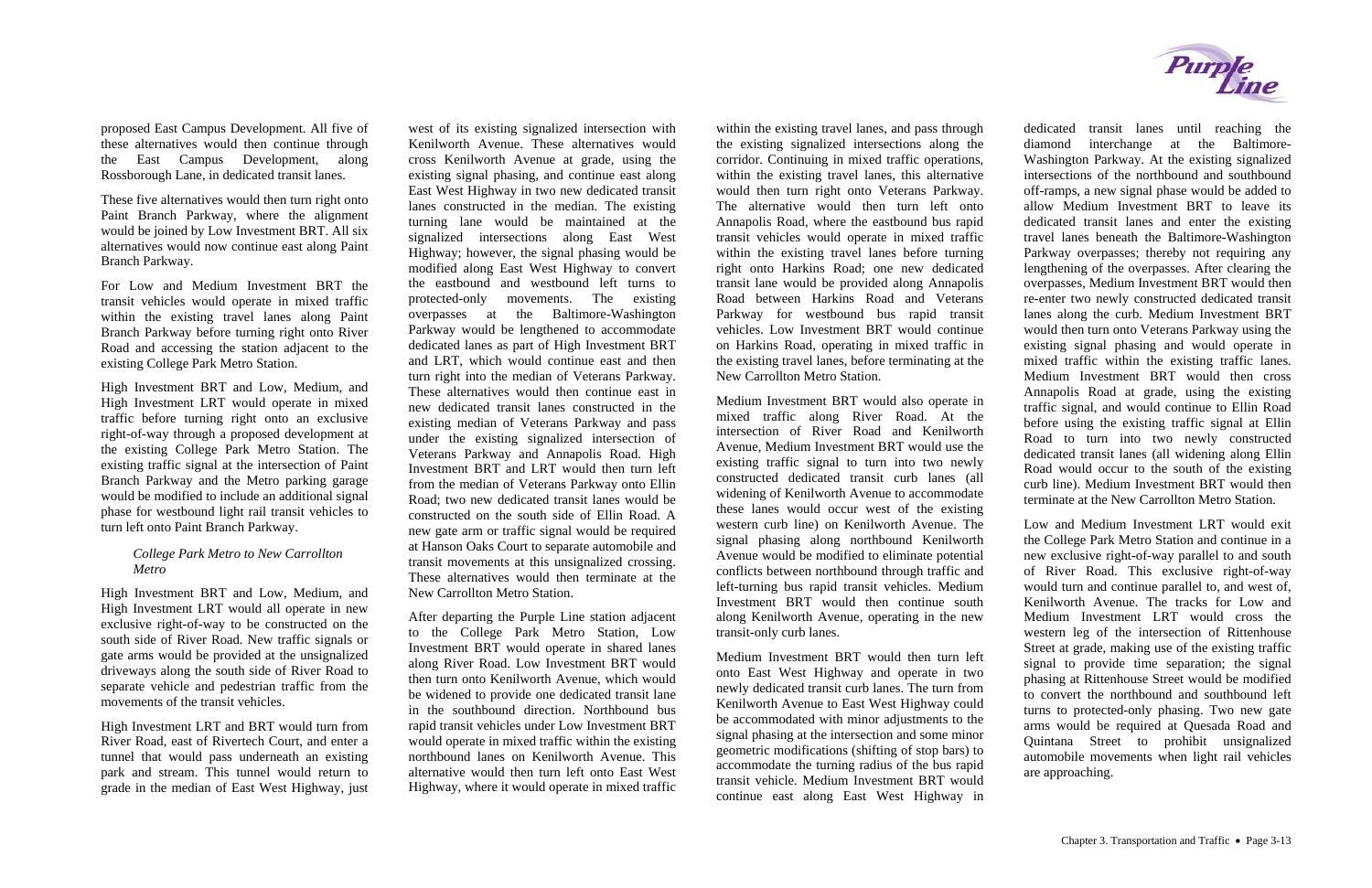# **Changes to Traffic Volumes and Intersection Level of Service**



Low and Medium Investment LRT would then turn left from Kenilworth Avenue into two dedicated transit lanes in the median of East West Highway. To accommodate these two dedicated median transit lanes, East West Highway would be restriped to eliminate the existing two-way left-turn lane and the existing parking lanes along the north and south curb lanes. The existing signal phasing at the signalized intersections at Mustang Drive and  $64<sup>th</sup>$  Place would not be modified; however, the left-turn movements from East West Highway would be made from the new median transit lanes, which would be shared for a short distance upstream of these intersections. Low and Medium Investment LRT would continue east along East West Highway in dedicated transit lanes until reaching the diamond interchange at the Baltimore-Washington Parkway. At the existing signalized intersections of the northbound and southbound MD 295 off-ramps, a new signal phase would be added to allow Low and Medium Investment LRT to leave the dedicated median transit lanes and enter the existing travel lanes beneath the Baltimore-Washington Parkway overpasses. After clearing the overpasses, Low and Medium Investment LRT would then re-enter two new dedicated median transit lanes. These alternatives would then use the existing signal phasing at the intersection of East West Highway and Veterans Parkway and Riverdale Road to turn into two new dedicated transit lanes within the median on Veterans Parkway. These alternatives would continue along the same alignment until reaching the signalized intersection at Annapolis Road.

At that intersection, Low Investment LRT would use a new signal phase to turn left from Veterans Parkway into a new exclusive transit right-ofway on the south side of Annapolis Road. Gate arms would be required at several business driveways along Annapolis Road, as well as at 77th Avenue and Garrison Road. The exclusive

transit right-of-way would turn right and parallel to the southwest side of Harkins Road, crossing the IRS entrance across from West Lanham Drive using the existing traffic signal. New gate arms would be required at two business driveways along the west side of Harkins Road; however, volumes along Harkins Road are low, so these gate arms are not expected to cause operational problems. Low Investment LRT would terminate at the New Carrollton Metro Station.

At the intersection of Veterans Parkway and Annapolis Road, Medium Investment LRT would use the existing traffic signal phasing to cross Annapolis Road and continue in dedicated median transit lanes south along Veterans Parkway. At Ellin Road, a new signal phase would be added to allow Medium Investment LRT to turn left from the median of Veterans Parkway into a new exclusive transit right-ofway on the south side of Ellin Road. A new gate arm would be required at Hanson Oaks Court to separate automobile and transit movements at this unsignalized crossing. This alternative would then terminate at the New Carrollton Metro Station.

# *3.2.3. Impacts to Intersection Operations*

A detailed analysis of the projected traffic operations at existing signalized intersections along the corridor was conducted for each of the No Build, TSM, and Build alternatives. Intersection capacities and levels of service (LOS) were determined based on the methodology presented in the 2000 version of the *Highway Capacity Manual,* published by the Transportation Research Board.

It should be noted that the Purple Line passes through an area that is already heavily congested during peak periods. LOS E and F operations are already occurring at a number of key intersections along the corridor. Typically, these intersections are expected to continue to operate at unacceptable levels of service (LOS F) in 2030 under the No Build and Build alternatives. Tables 3-17 and 3-18 summarize the intersection

levels of service for the 64 signalized intersections within the corridor in the AM and PM peak hours under existing conditions, as well as for the projected 2030 No Build, TSM, and Build alternatives.

The level of service for a signalized inte rsection is based on the average delay per vehicle. LOS A represents the highest quality operations with very low delay (less than 10 seconds per vehicle). L OS F repres ents the lowest quality operations, with delay exceeding 80 seconds per vehicle. LOS F conditio ns are often the result of over-saturated conditions, where vehicle demand at the intersection exceeds its capacity to process vehicles. Under LOS F condition s, it is common for som e vehicles to not pass through the inte rsection within a single cycle.

# **Level of Service**

# **No Build Alternative**

The substantial increase in volumes projected under the No Build alternative would result in increased congestion throughout the corridor; this trend is most obvious at the intersections currently operating at or near capacity and are projected to experience a substantial increase in queuing and delay in 2030.

# **TSM Alternative**

Under the TSM alternative, which would provide intersection improvements to increase travel time reliability and slightly reduce transit travel times, no intersections are expected to experience a decrease in the overall intersection level of service. Isolated minor street approaches may experience minor increases in delay due to the provision of signal priority; however, this increase in delay would be balanced by decreases in delay for the major street movements.

One of the key goals in designing the alternatives for the Purple Line was the minimization of impacts to automobile traffic at existing signalized intersections along the corridor, as well as to minimize the number of new grade crossings that would require gate arms and other measures, which would negatively impact traffic flow on major roadways.

Regarding the proposed stations, no detailed **Build Alternatives**  analysis was conducted to assess their impact on automobile traffic since no new park-and-ride facilities would be constructed as part of this project, almost all of the ridership would be walk access or transfers from other transit services. As has been noted previously, the station locations were selected to maximize walk access and transfers from the existing transit network; therefore, the stations would not be expected to promote measurable increases in vehicular traffic near the stations.

The Build alternatives are generally expected to maintain traffic conditions. The addition of left turn lanes is expected to improve traffic congestion in some locations, while the use of shared lanes by the Purple Line would degrade conditions in other locations. Minor intersection modifications would likely be needed at a number of locations throughout the corridor.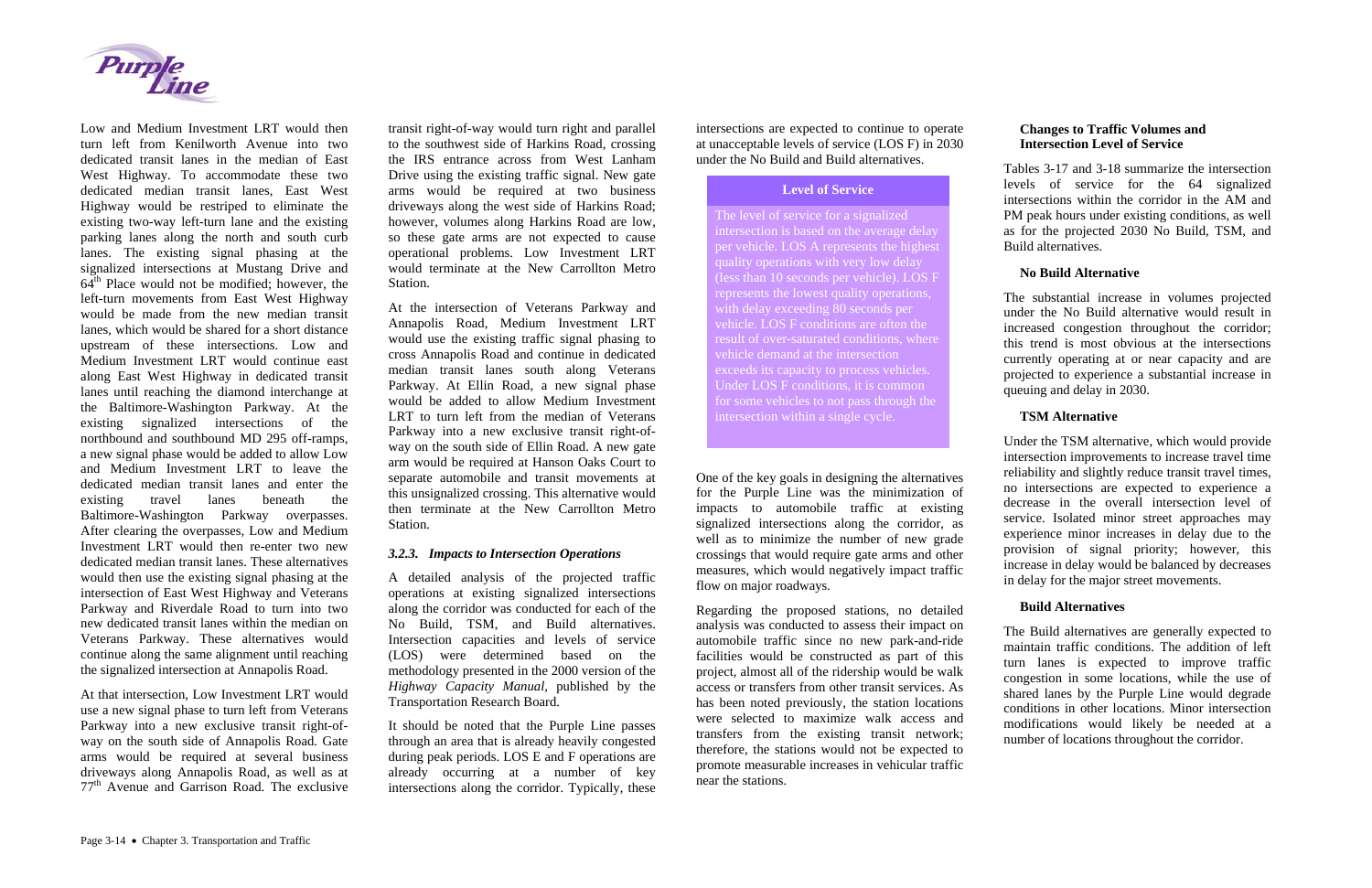# **Table 3-17: AM Peak Hour Intersection Levels of Service**

|                                      |                           | 2030                           | 2030                      | <b>2030 BRT</b>  |                |               | <b>2030 LRT</b>           |                |                           |  |
|--------------------------------------|---------------------------|--------------------------------|---------------------------|------------------|----------------|---------------|---------------------------|----------------|---------------------------|--|
| <b>Intersection</b>                  | <b>Existing</b>           | N <sub>0</sub><br><b>Build</b> | <b>TSM</b>                | Low              | Med            | High          | Low                       | Med            | <b>High</b>               |  |
| <b>Bethesda to Silver Spring</b>     |                           |                                |                           |                  |                |               |                           |                |                           |  |
| Woodmont Avenue at Old               | $\bf{B}$                  | B                              | B                         | $\mathbf C$      | B              |               | B                         |                | B                         |  |
| Georgetown Rd                        |                           |                                |                           |                  |                | B             |                           | B              |                           |  |
| Woodmont Avenue at Edgemoor          | A                         |                                |                           |                  | A              |               | A                         | A              | $\mathbf{A}$              |  |
| Lane                                 |                           | A                              | A                         | A                |                | A             |                           |                |                           |  |
| Old Georgetown Road at Edgemoor      | A                         | B                              | B                         | B                | B              | B             | B                         | B              | $\mathbf B$               |  |
| Lane                                 |                           |                                |                           |                  |                |               |                           |                |                           |  |
| Woodmont Avenue at Norfolk           | A                         | A                              | A                         | A                | A              | A             | A                         | A              | A                         |  |
| Avenue                               |                           |                                |                           |                  |                |               |                           |                |                           |  |
| Woodmont Avenue at St. Elmo          | A                         | A                              | A                         | A                | A              | A             | A                         | A              | A                         |  |
| Avenue                               |                           |                                |                           |                  |                |               |                           |                |                           |  |
| Woodmont Avenue at Cordell           | A                         | A                              | A                         | $\mathbf{A}$     | A              | A             | A                         | A              | $\mathbf{A}$              |  |
| Avenue                               |                           |                                |                           |                  |                |               |                           |                |                           |  |
| Woodmont Avenue at Battery Lane      | B                         | B                              | B                         | B                | B              | B             | B                         | B              | B                         |  |
| Jones Bridge Rd at Wisconsin         | D                         | E                              | E                         | $\mathbf{F}$     | E              | E             | E                         | E              | ${\bf E}$                 |  |
| Avenue                               |                           |                                |                           |                  |                |               |                           |                |                           |  |
| Jones Bridge Rd at Glenbrook Pkwy    | $\mathbf{A}$              | $\mathbf{A}$                   | A                         | A                | A              | $\mathbf{A}$  | $\mathbf{A}$              | A              | $\mathbf{A}$              |  |
| Jones Bridge Rd at Grier Rd          | N/A                       | N/A                            | N/A                       | N/A              | N/A            | N/A           | N/A                       | N/A            | N/A                       |  |
| Jones Bridge Rd at Platt Ridge Rd    | $\mathbf{A}$              | A                              | A                         | A                | $\mathbf{A}$   | A             | $\mathbf{A}$              | A              | $\mathbf{A}$              |  |
| Jones Bridge Rd at Connecticut Ave   | $\boldsymbol{\mathrm{F}}$ | ${\bf F}$                      | $\boldsymbol{\mathrm{F}}$ | ${\bf F}$        | $\overline{F}$ | ${\bf F}$     | ${\bf F}$                 | ${\bf F}$      | ${\bf F}$                 |  |
| Jones Bridge Rd at Manor Rd          | $\mathbf{A}$              | $\mathbf{A}$                   | $\mathbf{A}$              | A                | $\mathbf{A}$   | A             | $\mathbf{A}$              | A              | $\mathbf{A}$              |  |
| Jones Bridge Rd at Jones Mill Rd     | E                         | ${\bf F}$                      | $\overline{F}$            | ${\bf F}$        | $\overline{F}$ | $\mathbf F$   | $\overline{F}$            | $\mathbf F$    | $\mathbf{F}$              |  |
| Connecticut Ave at Chevy Chase       | A                         | A                              | A                         | A                | A              | A             | B                         | A              | A                         |  |
| Lake Dr                              |                           |                                |                           |                  |                |               |                           |                |                           |  |
| $16th$ Street at New Purple Line     | N/A                       | N/A                            | N/A                       | A                | A              | N/A           | A                         | N/A            | N/A                       |  |
| Crossing                             |                           |                                |                           |                  |                |               |                           |                |                           |  |
| <b>Silver Spring to College Park</b> |                           |                                |                           |                  |                |               |                           |                |                           |  |
| $2nd$ Ave at Spring St               | $\, {\bf B}$              | $\, {\bf B}$                   | $\overline{B}$            | $\bf{B}$         | B              | $\bf{B}$      | $\bf{B}$                  | $\bf{B}$       | $\bf{B}$                  |  |
| $2nd$ Ave at Fenwick Ave             | $\mathbf{A}$              | $\mathbf{A}$                   | $\mathbf{A}$              | A                | $\mathbf{A}$   | $\mathbf{A}$  | $\mathbf{A}$              | A              | A                         |  |
| $2nd$ Ave at Cameron Ave             | $\mathbf{A}$              | $\mathbf A$                    | $\mathbf{A}$              | $\boldsymbol{A}$ | A              | $\mathbf{A}$  | $\overline{A}$            | $\mathbf A$    | $\boldsymbol{\mathsf{A}}$ |  |
| Colesville Rd at $2nd$ Ave           | $\mathbf D$               | $\mathcal{C}$                  | $\mathsf{C}$              | $\mathcal{C}$    | $\overline{C}$ | $\mathcal{C}$ | $\overline{C}$            | $\mathsf{C}$   | $\overline{C}$            |  |
| Wayne Ave at Ramsey Rd               | $\mathbf C$               | $\mathsf{C}$                   | $\mathbf C$               | $\mathsf{C}$     | $\mathbf C$    | $\mathcal{C}$ | $\mathcal{C}$             | $\mathbf C$    | $\mathsf C$               |  |
| Wayne Ave at Dixon Ave               | Unsig.                    | $\mathbf{A}$                   | $\boldsymbol{\mathsf{A}}$ | A                | $\, {\bf B}$   | $\mathbf{A}$  | $\, {\bf B}$              | $\, {\bf B}$   | A                         |  |
| Wayne Ave at Georgia Ave             | $\mathbf C$               | $\mathbf D$                    | ${\bf D}$                 | $\mathbf D$      | $\mathbf D$    | $\mathbf D$   | $\mathbf D$               | $\mathbf D$    | $\mathbf D$               |  |
| Georgia Ave at Bonifant St           | $\mathbf{A}$              | A                              | $\mathbf A$               | $\mathbf A$      | $\mathbf A$    | A             | $\boldsymbol{A}$          | $\mathbf{A}$   | $\mathbf A$               |  |
| Georgia Ave at Thayer Ave            | $\mathbf{A}$              | A                              | A                         | A                | $\, {\bf B}$   | A             | $\, {\bf B}$              | $\bf{B}$       | A                         |  |
| Wayne Ave at Fenton St               | $\overline{C}$            | $\mathsf{C}$                   | $\overline{C}$            | ${\bf D}$        | ${\bf C}$      | $\mathsf{C}$  | $\mathsf{C}$              | $\mathsf{C}$   | $\mathsf{C}$              |  |
| Wayne Ave at Cedar St                | $\, {\bf B}$              | $\mathbf C$                    | $\mathbf C$               | $\mathbf C$      | $\mathbf{A}$   | $\mathbf C$   | $\mathbf B$               | $\overline{B}$ | $\mathsf{C}$              |  |
| Wayne Ave at Dale Dr                 | $\, {\bf B}$              | $\overline{C}$                 | $\overline{C}$            | $\mathbf D$      | $\overline{B}$ | $\mathbf F$   | $\, {\bf B}$              | $\overline{B}$ | ${\bf F}$                 |  |
| Wayne Ave at Mansfield Rd            | $\boldsymbol{\mathsf{A}}$ | $\boldsymbol{A}$               | $\mathbf A$               | A                | $\mathbf A$    | ${\bf D}$     | $\boldsymbol{\mathsf{A}}$ | A              | ${\bf D}$                 |  |
| Wayne Ave at Sligo Creek Pkwy        | $\mathbf D$               | ${\bf E}$                      | ${\bf E}$                 | ${\bf E}$        | $\mathbf C$    | $\mathbf F$   | $\mathbf C$               | $\mathbf C$    | $\mathbf F$               |  |

| Wayne Ave at Flower Ave                                                   | $\bf{B}$                  | $\, {\bf B}$              | $\, {\bf B}$              | $\mathbf C$               | B                         | $\bf{B}$                | $\, {\bf B}$          | $\, {\bf B}$   | $\, {\bf B}$              |
|---------------------------------------------------------------------------|---------------------------|---------------------------|---------------------------|---------------------------|---------------------------|-------------------------|-----------------------|----------------|---------------------------|
| Piney Branch Road at Arliss St                                            | $\mathbf{A}$              | $\mathbf{A}$              | $\mathbf{A}$              | $\mathbf{A}$              | A                         | $\mathbf{A}$            | A                     | $\mathbf{A}$   | A                         |
| Piney Branch Rd at Barron St                                              | $\, {\bf B}$              | $\bf{B}$                  | $\, {\bf B}$              | $\, {\bf B}$              | $\, {\bf B}$              | $\, {\bf B}$            | $\, {\bf B}$          | $\, {\bf B}$   | $\, {\bf B}$              |
| University Blvd at Piney Branch Rd                                        | ${\bf E}$                 | ${\bf F}$                 | ${\bf F}$                 | $\overline{F}$            | ${\bf F}$                 | $\overline{F}$          | ${\bf F}$             | $\overline{F}$ | $\boldsymbol{\mathrm{F}}$ |
| University Blvd at Carroll Ave                                            | ${\bf E}$                 | E                         | ${\bf E}$                 | E                         | ${\bf E}$                 | E                       | ${\bf E}$             | E              | ${\bf E}$                 |
| University Blvd at Shopping Center<br>West                                | $\mathbf{A}$              | $\, {\bf B}$              | $\bf{B}$                  | $\mathbf B$               | $\mathbf{A}$              | $\mathbf{A}$            | B                     | $\bf{B}$       | $\bf{B}$                  |
| University Blvd at New Hampshire<br>Avenue                                | E                         | $\boldsymbol{\mathrm{F}}$ | $\boldsymbol{\mathrm{F}}$ | $\boldsymbol{\mathrm{F}}$ | ${\bf F}$                 | ${\bf F}$               | ${\bf F}$             | ${\bf F}$      | ${\bf F}$                 |
| University Blvd at Shopping Center<br>East                                | $\mathbf{A}$              | B                         | B                         | B                         | $\bf{B}$                  | B                       | B                     | B              | $\, {\bf B}$              |
| University Blvd at 15 <sup>th</sup> Avenue                                | $\, {\bf B}$              | $\, {\bf B}$              | $\, {\bf B}$              | $\, {\bf B}$              | $\, {\bf B}$              | $\, {\bf B}$            | $\, {\bf B}$          | $\bf{B}$       | $\, {\bf B}$              |
| University Blvd at Riggs Rd*                                              | ${\bf E}$                 | $\mathbf D$               | $\mathbf D$               | ${\bf D}$                 | $\mathbf D$               | $\mathbf D$             | $\mathbf D$           | $\mathbf D$    | $\mathbf D$               |
| University Blvd at 23 <sup>rd</sup> Avenue                                | $\mathbf{A}$              | $\mathbf{A}$              | $\mathbf{A}$              | $\mathbf{A}$              | $\mathbf{A}$              | $\mathbf{A}$            | $\, {\bf B}$          | $\, {\bf B}$   | $\, {\bf B}$              |
| University Blvd at W. Park Drive                                          | $\mathbf{A}$              | $\mathbf{A}$              | $\mathbf{A}$              | $\, {\bf B}$              | $\boldsymbol{\mathsf{A}}$ | $\mathbf{A}$            | $\, {\bf B}$          | $\, {\bf B}$   | $\, {\bf B}$              |
| University Blvd at Campus Drive                                           | $\bf{B}$                  | $\mathbf C$               | $\mathcal{C}$             | $\overline{C}$            | $\mathcal{C}$             | $\overline{C}$          | $\mathcal{C}$         | $\mathbf C$    | $\mathcal{C}$             |
| Adelphi Rd at Campus Drive                                                | $\overline{E}$            | $\overline{E}$            | $\overline{E}$            | $\overline{F}$            | $\overline{E}$            | $\overline{E}$          | $\overline{E}$        | $\overline{E}$ | $\overline{\mathrm{E}}$   |
| Campus Dr at Regents Drive                                                | ${\bf D}$                 | ${\bf D}$                 | ${\bf D}$                 | $\overline{C}$            | $\overline{C}$            | $\overline{C}$          | $\mathbf C$           | $\overline{C}$ | $\mathbf C$               |
| US 1 at Campus Drive                                                      | $\mathbf D$               | ${\bf E}$                 | E                         | $\boldsymbol{\mathrm{F}}$ | ${\bf F}$                 | $\overline{F}$          | ${\bf F}$             | $\overline{F}$ | $\overline{\mathrm{F}}$   |
| US 1 at Rossborough Lane**                                                | $\mathbf{A}$              | $\, {\bf B}$              | $\, {\bf B}$              | $\, {\bf B}$              | $\, {\bf B}$              | $\, {\bf B}$            | $\, {\bf B}$          | $\, {\bf B}$   | $\, {\bf B}$              |
| Paint Branch Pkwy at Fire Academy                                         | $\, {\bf B}$              | $\mathbf D$               | $\mathbf D$               | $\mathbf D$               | $\mathbf D$               | D                       | $\mathbf D$           | D              | $\mathbf D$               |
| Paint Branch Pkwy at Metro Parking                                        | $\, {\bf B}$              | $\, {\bf B}$              | $\, {\bf B}$              | $\, {\bf B}$              | $\, {\bf B}$              | $\, {\bf B}$            | $\, {\bf B}$          | $\, {\bf B}$   | $\, {\bf B}$              |
| Paint Branch Pkwy at River Road                                           | $\, {\bf B}$              | $\, {\bf B}$              | $\, {\bf B}$              | $\, {\bf B}$              | $\, {\bf B}$              | $\, {\bf B}$            | $\bf{B}$              | $\, {\bf B}$   | $\, {\bf B}$              |
| <b>College Park to New Carrollton</b>                                     |                           |                           |                           |                           |                           |                         |                       |                |                           |
| Kenilworth Ave at River Rd                                                | $\, {\bf B}$              | $\mathbf C$               | $\mathbf C$               | $\mathbf C$               | $\mathbf C$               | $\mathbf C$             | $\mathsf{C}$          | $\mathsf{C}$   | $\mathsf{C}$              |
| Kenilworth Ave at Rittenhouse St                                          | $\mathbf A$               | $\mathbf{A}$              | $\mathbf{A}$              | $\mathbf{A}$              | $\mathbf{A}$              | $\mathbf{A}$            | $\mathbf{A}$          | $\mathbf{A}$   | $\mathbf{A}$              |
| Kenilworth Ave at East West Hwy                                           | $\overline{E}$            | ${\bf F}$                 | $\overline{F}$            | ${\bf F}$                 | $\boldsymbol{\mathrm{F}}$ | $\overline{\mathrm{F}}$ | $\overline{F}$        | $\overline{F}$ | ${\bf F}$                 |
| East West Hwy at 62 <sup>nd</sup> Place                                   | $\boldsymbol{\mathsf{A}}$ | A                         | A                         | $\boldsymbol{\mathsf{A}}$ | $\, {\bf B}$              | $\, {\bf B}$            | $\bf{B}$              | $\, {\bf B}$   | $\, {\bf B}$              |
| East West Hwy at 64 <sup>th</sup> Ave                                     | $\mathbf{A}$              | $\mathbf{A}$              | $\mathbf{A}$              | A                         | A                         | $\mathbf{A}$            | A                     | $\mathbf{A}$   | A                         |
| East West Hwy at Baltimore-<br>Washington Pkwy Southbound<br>Ramps        | $\, {\bf B}$              | B                         | $\bf{B}$                  | $\bf{B}$                  | $\mathsf{C}$              | $\mathbf C$             | $\mathsf{C}$          | $\mathbf C$    | $\mathsf{C}$              |
| East West Hwy at Baltimore-<br>Washington Pkwy Northbound<br><b>Ramps</b> | $\, {\bf B}$              | $\, {\bf B}$              | $\, {\bf B}$              | B                         | $\mathbf C$               | $\mathbf C$             | $\mathcal{C}$         | $\mathcal{C}$  | $\mathcal{C}$             |
| East West Hwy at 67 <sup>th</sup> Ave                                     | A                         | A                         | A                         | A                         | A                         | A                       | A                     | A              | A                         |
| East West Hwy at Riverdale Rd                                             | $\overline{C}$            | ${\bf D}$                 | ${\bf D}$                 | ${\bf E}$                 | $\mathbf D$               | ${\bf D}$               | $\mathbf D$           | $\mathbf D$    | D                         |
| Annapolis Rd at Veterans Pkwy                                             | $\overline{F}$            | ${\bf F}$                 | ${\bf F}$                 | ${\bf F}$                 | $\mathbf F$               | ${\bf F}$               | ${\bf F}$             | ${\bf F}$      | $\boldsymbol{\mathrm{F}}$ |
| Annapolis Rd at Harkins Rd                                                | $\boldsymbol{\mathsf{A}}$ | $\mathbf{A}$              | $\boldsymbol{\rm{A}}$     | $\, {\bf B}$              | A                         | $\mathbf A$             | $\boldsymbol{\rm{A}}$ | $\mathbf A$    | A                         |
| Harkins Rd at W. Lanham Rd                                                | $\mathbf A$               | A                         | A                         | $\, {\bf B}$              | A                         | $\mathbf{A}$            | $\bf{B}$              | $\mathbf{A}$   | A                         |
| Veterans Pkwy at Ellin Rd                                                 | $\, {\bf B}$              | $\, {\bf B}$              | $\bf{B}$                  | $\bf{B}$                  | $\mathbf D$               | ${\bf D}$               | B                     | ${\bf D}$      | ${\bf D}$                 |

Cells shaded in blue indicate an adverse traffic effect (Levels reduced to D, E, or F) compared to No Build Cells shaded in yellow indicate a beneficial effect (improved conditions) compared to No Build \* In 2030, Riggs Road includes a second westbound left-turn lane and a third eastbound through lane.

\*\* In 2030, a new access point would be added to Baltimore Avenue to serve vehicle movements from the East Campus

Development. Certain Purple Line alternatives would form the fourth leg at this new intersection. N/A – Not applicable

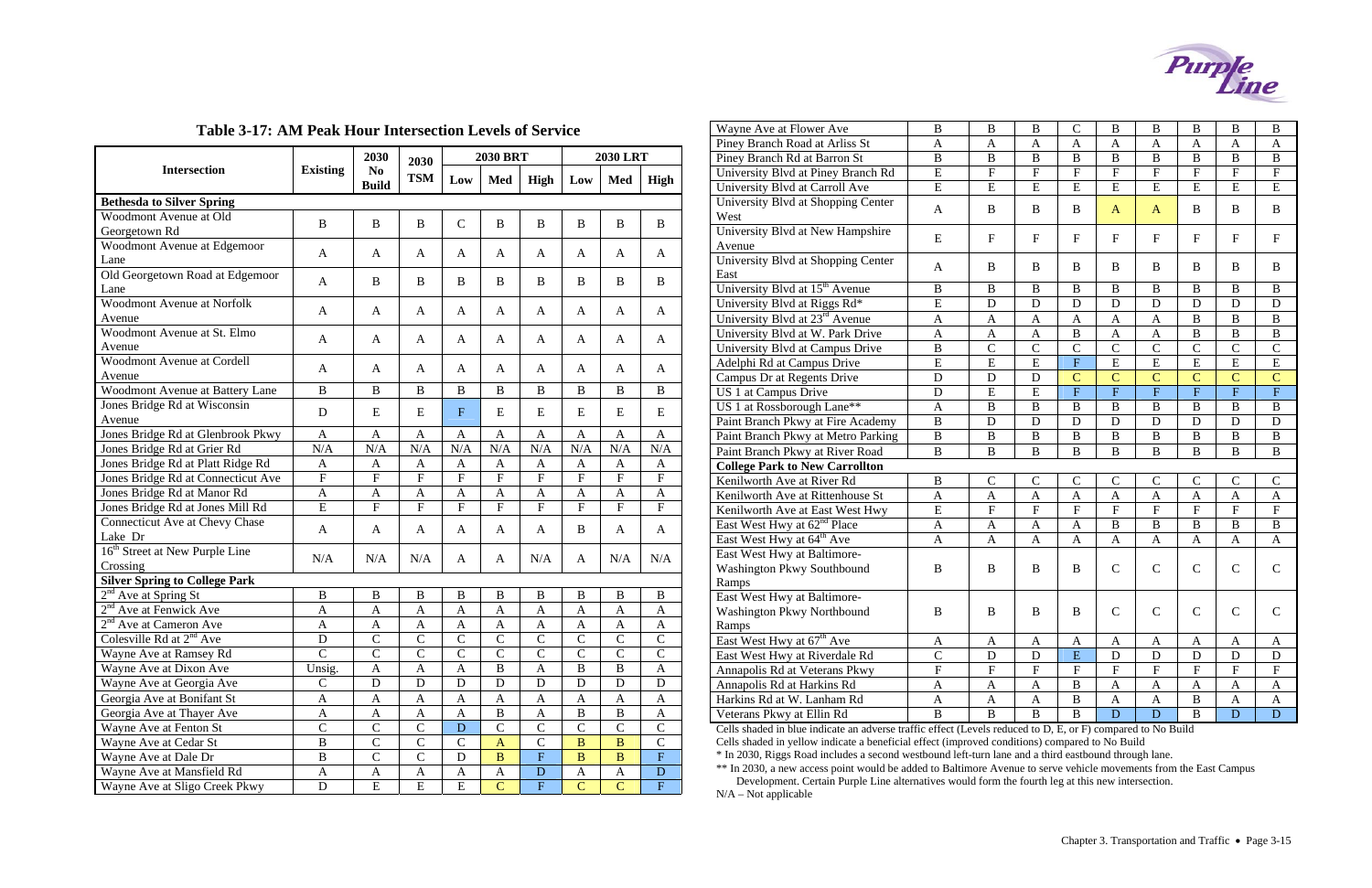|                                                 |                           | 2030                           | 2030           |                | <b>2030 BRT</b>  |                           | <b>2030 LRT</b> |                |                           |  |  |
|-------------------------------------------------|---------------------------|--------------------------------|----------------|----------------|------------------|---------------------------|-----------------|----------------|---------------------------|--|--|
| <b>Intersection</b>                             | <b>Existing</b>           | N <sub>0</sub><br><b>Build</b> | <b>TSM</b>     | Low            | Med              | <b>High</b>               | Low             | Med            | High                      |  |  |
| <b>Bethesda to Silver Spring</b>                |                           |                                |                |                |                  |                           |                 |                |                           |  |  |
| Woodmont Ave at Old Georgetown                  | $\bf{B}$                  | $\bf{B}$                       | $\bf{B}$       | $\bf{B}$       | $\bf{B}$         | $\bf{B}$                  | $\bf{B}$        | $\bf{B}$       | B                         |  |  |
| Rd                                              |                           |                                |                |                |                  |                           |                 |                |                           |  |  |
| Woodmont Ave at Edgemoor Ln                     | $\mathbf{A}$              | A                              | $\mathbf{A}$   | A              | A                | $\mathbf{A}$              | $\mathbf{A}$    | $\mathbf{A}$   | $\mathbf{A}$              |  |  |
| Old Georgetown Rd at Edgemoor Ln                | A                         | A                              | A              | A              | A                | A                         | A               | A              | A                         |  |  |
| Woodmont Ave at Norfolk Ave                     | $\mathbf{A}$              | $\mathbf{A}$                   | $\mathbf{A}$   | $\mathbf{A}$   | $\mathbf{A}$     | $\mathbf{A}$              | $\mathbf{A}$    | $\mathbf{A}$   | $\mathbf{A}$              |  |  |
| Woodmont Ave at St. Elmo Ave                    | $\, {\bf B}$              | $\bf{B}$                       | $\, {\bf B}$   | $\, {\bf B}$   | $\overline{B}$   | $\, {\bf B}$              | $\mathbf B$     | $\bf{B}$       | $\overline{B}$            |  |  |
| Woodmont Ave at Cordell Ave                     | $\overline{A}$            | $\mathbf{A}$                   | $\mathbf{A}$   | $\mathbf{A}$   | $\mathbf{A}$     | $\mathbf{A}$              | $\mathbf{A}$    | $\mathbf{A}$   | $\mathbf{A}$              |  |  |
| Woodmont Ave at Battery Ln                      | $\boldsymbol{B}$          | $\, {\bf B}$                   | $\bf{B}$       | $\, {\bf B}$   | $\bf{B}$         | $\, {\bf B}$              | $\, {\bf B}$    | $\, {\bf B}$   | $\overline{B}$            |  |  |
| Jones Bridge Rd at Wisconsin Ave                | $\overline{E}$            | $\overline{F}$                 | $\overline{F}$ | $\overline{F}$ | $\overline{F}$   | $\boldsymbol{\mathrm{F}}$ | $\overline{F}$  | $\overline{F}$ | $\overline{F}$            |  |  |
| Jones Bridge Rd at Glenbrook Pkwy               | $\bf{B}$                  | $\, {\bf B}$                   | $\, {\bf B}$   | $\, {\bf B}$   | $\bf{B}$         | $\, {\bf B}$              | $\, {\bf B}$    | $\, {\bf B}$   | $\, {\bf B}$              |  |  |
| Jones Bridge Rd at Grier Rd                     | $\overline{A}$            | $\overline{B}$                 | $\overline{B}$ | $\, {\bf B}$   | $\overline{B}$   | $\bf{B}$                  | $\overline{B}$  | $\overline{B}$ | $\overline{B}$            |  |  |
| Jones Bridge Rd at Platt Ridge Rd               | $\overline{A}$            | $\mathbf{A}$                   | $\mathbf{A}$   | $\mathbf{A}$   | $\boldsymbol{A}$ | $\mathbf{A}$              | $\mathbf{A}$    | A              | $\mathbf{A}$              |  |  |
| Jones Bridge Rd at Connecticut Ave              | $\overline{F}$            | $\overline{F}$                 | $\overline{F}$ | $\overline{F}$ | $\overline{F}$   | $\overline{F}$            | $\overline{F}$  | $\overline{F}$ | $\overline{F}$            |  |  |
| Jones Bridge Rd at Manor Rd                     | $\overline{B}$            | $\, {\bf B}$                   | $\, {\bf B}$   | $\, {\bf B}$   | $\overline{B}$   | $\, {\bf B}$              | $\, {\bf B}$    | $\, {\bf B}$   | $\overline{B}$            |  |  |
| Jones Bridge Rd at Jones Mill Rd                | $\boldsymbol{\mathrm{F}}$ | E                              | E              | ${\bf F}$      | E                | ${\bf E}$                 | E               | E              | $\overline{E}$            |  |  |
| Connecticut Ave at Chevy Chase                  | A                         | B                              | B              | B              | B                | B                         | $\mathsf{C}$    | $\bf{B}$       | B                         |  |  |
| Lake Dr                                         |                           |                                |                |                |                  |                           |                 |                |                           |  |  |
| 16 <sup>th</sup> St at New Purple Line Crossing | N/A                       | N/A                            | N/A            | $\mathbf{A}$   | $\mathbf{A}$     | N/A                       | A               | N/A            | N/A                       |  |  |
| <b>Silver Spring to College Park</b>            |                           |                                |                |                |                  |                           |                 |                |                           |  |  |
| 2 <sup>nd</sup> Avenue at Spring Street         | $\mathsf{C}$              | $\mathsf{C}$                   | $\mathcal{C}$  | $\mathbf C$    | $\mathsf C$      | $\mathbf C$               | $\mathsf{C}$    | $\mathcal{C}$  | $\mathsf{C}$              |  |  |
| $2nd$ Avenue at Fenwick Avenue                  | $\boldsymbol{A}$          | $\mathbf{A}$                   | $\mathbf{A}$   | $\mathbf{A}$   | $\mathbf{A}$     | $\mathbf{A}$              | $\mathbf{A}$    | $\mathbf{A}$   | $\mathbf{A}$              |  |  |
| $2nd$ Avenue at Cameron Avenue                  | $\boldsymbol{A}$          | $\mathbf{A}$                   | $\mathbf{A}$   | $\mathbf{A}$   | $\boldsymbol{A}$ | $\boldsymbol{A}$          | $\mathbf{A}$    | A              | $\mathbf{A}$              |  |  |
| Colesville Road at 2 <sup>nd</sup> Avenue       | $\mathbf D$               | $\overline{C}$                 | $\mathbf C$    | $\mathcal{C}$  | $\overline{C}$   | $\mathcal{C}$             | $\mathcal{C}$   | $\mathcal{C}$  | $\mathcal{C}$             |  |  |
| Wayne Avenue at Ramsey Road                     | $\overline{C}$            | $\overline{C}$                 | $\overline{C}$ | $\overline{C}$ | $\overline{C}$   | $\overline{C}$            | $\overline{C}$  | $\overline{C}$ | $\overline{C}$            |  |  |
| Wayne Avenue at Dixon Avenue                    | Unsig.                    | $\overline{B}$                 | $\, {\bf B}$   | $\, {\bf B}$   | $\overline{B}$   | $\, {\bf B}$              | $\overline{B}$  | $\overline{B}$ | $\overline{B}$            |  |  |
| Wayne Avenue at Georgia Avenue                  | $\mathsf{C}$              | $\mathbf D$                    | $\mathbf D$    | $\mathbf D$    | $\mathbf D$      | $\mathbf D$               | D               | D              | D                         |  |  |
| Georgia Avenue at Bonifant Street               | $\mathbf{A}$              | $\mathbf{A}$                   | $\mathbf{A}$   | $\mathbf{A}$   | $\mathbf{A}$     | $\mathbf{A}$              | $\mathbf{A}$    | $\mathbf{A}$   | $\mathbf{A}$              |  |  |
| Georgia Avenue at Thayer Avenue                 | $\, {\bf B}$              | $\, {\bf B}$                   | $\, {\bf B}$   | $\, {\bf B}$   | $\bf{B}$         | $\, {\bf B}$              | $\, {\bf B}$    | $\, {\bf B}$   | $\, {\bf B}$              |  |  |
| Wayne Avenue at Fenton Street                   | $\overline{C}$            | $\overline{C}$                 | $\overline{C}$ | $\overline{C}$ | D                | $\overline{C}$            | D               | D              | $\overline{C}$            |  |  |
| Wayne Avenue at Cedar Street                    | $\mathsf{C}$              | $\mathbf D$                    | $\mathbf D$    | D              | $\mathbf C$      | $\mathbf C$               | $\mathbf D$     | $\mathbf D$    | $\mathsf{C}$              |  |  |
| Wayne Avenue at Dale Drive                      | $\overline{C}$            | E                              | ${\bf E}$      | ${\bf F}$      | D                | ${\bf F}$                 | D               | $\mathbf D$    | ${\bf F}$                 |  |  |
| Wayne Avenue at Mansfield Road                  | $\mathbf A$               | A                              | A              | A              | A                | $\mathsf{C}$              | $\mathbf{A}$    | A              | $\mathsf{C}$              |  |  |
| Wayne Avenue at Sligo Creek Pkwy                | $\overline{C}$            | ${\bf E}$                      | ${\bf E}$      | ${\bf F}$      | ${\bf E}$        | $\overline{\mathrm{F}}$   | ${\bf E}$       | ${\bf E}$      | $\mathbf F$               |  |  |
| Wayne Avenue at Flower Avenue                   | $\, {\bf B}$              | $\mathcal{C}$                  | $\overline{C}$ | $\mathcal{C}$  | $\mathbf C$      | $\mathbf C$               | $\mathcal{C}$   | $\overline{C}$ | $\mathcal{C}$             |  |  |
| Piney Branch Road at Arliss Street              | $\, {\bf B}$              | $\, {\bf B}$                   | $\, {\bf B}$   | $\, {\bf B}$   | $\overline{C}$   | $\mathsf{C}$              | $\overline{C}$  | $\overline{C}$ | $\mathbf C$               |  |  |
| Piney Branch Road at Barron Street              | $\, {\bf B}$              | $\, {\bf B}$                   | $\, {\bf B}$   | $\, {\bf B}$   | $\, {\bf B}$     | $\, {\bf B}$              | $\, {\bf B}$    | $\bf{B}$       | $\bf{B}$                  |  |  |
| University Blvd at Piney Branch Rd              | ${\bf F}$                 | ${\bf F}$                      | ${\bf F}$      | ${\bf F}$      | ${\bf F}$        | ${\bf F}$                 | ${\bf F}$       | ${\bf F}$      | $\boldsymbol{\mathrm{F}}$ |  |  |
| University Blvd at Carroll Avenue               | $\overline{C}$            | $\mathbf C$                    | $\mathsf{C}$   | $\mathbf C$    | $\overline{C}$   | $\mathbf C$               | $\mathbf C$     | $\mathcal{C}$  | $\mathbf C$               |  |  |
| University Blvd at Shopping Center<br>West      | B                         | A                              | A              | A              | A                | A                         | B               | B              | B                         |  |  |

**Table 3-18: PM Peak Hour Intersection Levels of Service** 

Cells shaded in blue indicate an adverse traffic effect (Levels reduced to D, E, or F) compared to No Build Cells shaded in yellow indicate a beneficial effect (improved conditions) compared to No Build

| University Blvd at New Hampshire<br>Avenue                         | $\overline{F}$ | $\overline{F}$ | $\mathbf{F}$   | $\mathbf{F}$              | $\mathbf{F}$          | $\mathbf{F}$              | $\mathbf{F}$              | $\mathbf F$               | $\mathbf F$    |
|--------------------------------------------------------------------|----------------|----------------|----------------|---------------------------|-----------------------|---------------------------|---------------------------|---------------------------|----------------|
| University Blvd at Shopping Center<br>East                         | $\bf{B}$       | B              | $\bf{B}$       | B                         | B                     | B                         | B                         | B                         | B              |
| University Blvd at 15 <sup>th</sup> Avenue                         | $\overline{C}$ | $\mathbf C$    | $\mathsf{C}$   | $\mathbf C$               | $\overline{C}$        | $\mathsf{C}$              | $\overline{C}$            | $\mathsf{C}$              | $\mathcal{C}$  |
| University Blvd at Riggs Road*                                     | $\overline{F}$ | ${\bf F}$      | ${\bf F}$      | ${\bf F}$                 | $\mathbf F$           | $\boldsymbol{\mathrm{F}}$ | ${\bf F}$                 | $\boldsymbol{\mathrm{F}}$ | ${\bf F}$      |
| University Blvd at 23rd Avenue                                     | $\overline{B}$ | $\, {\bf B}$   | $\, {\bf B}$   | $\, {\bf B}$              | $\, {\bf B}$          | $\overline{C}$            | $\overline{C}$            | $\overline{C}$            | $\overline{C}$ |
| University Blvd at W. Park Drive                                   | $\overline{B}$ | $\overline{B}$ | $\, {\bf B}$   | $\bf{B}$                  | $\, {\bf B}$          | $\bf{B}$                  | $\bf{B}$                  | $\overline{B}$            | $\, {\bf B}$   |
| University Blvd at Campus Drive                                    | $\overline{C}$ | $\mathbf D$    | D              | D                         | D                     | $\mathbf D$               | $\mathbf D$               | $\mathbf D$               | D              |
| Adelphi Road at Campus Drive                                       | $\overline{F}$ | $\overline{F}$ | $\overline{F}$ | $\overline{F}$            | $\overline{F}$        | $\overline{F}$            | $\overline{F}$            | $\overline{F}$            | $\overline{F}$ |
| Campus Drive at Regents Drive                                      | $\overline{F}$ | ${\bf F}$      | $\overline{F}$ | E                         | E                     | E                         | E                         | E                         | ${\bf E}$      |
| US 1 at Campus Drive                                               | D              | $\overline{F}$ | $\overline{F}$ | $\overline{E}$            | $\overline{\text{E}}$ | $\overline{E}$            | E                         | $\overline{E}$            | $\overline{E}$ |
| US 1 at Rossborough Lane**                                         | $\, {\bf B}$   | ${\bf E}$      | ${\bf E}$      | ${\bf E}$                 | ${\bf E}$             | ${\bf E}$                 | ${\bf E}$                 | ${\bf E}$                 | E              |
| Paint Branch Pkwy at Fire Academy                                  | $\mathbf{B}$   | $\, {\bf B}$   | $\, {\bf B}$   | $\bf{B}$                  | $\, {\bf B}$          | $\, {\bf B}$              | $\, {\bf B}$              | $\, {\bf B}$              | $\, {\bf B}$   |
| Paint Branch Pkwy at Metro Parking                                 | $\overline{A}$ | $\mathbf{A}$   | $\mathbf{A}$   | $\mathbf{A}$              | $\mathbf{A}$          | $\mathbf{A}$              | $\mathbf{A}$              | $\mathbf{A}$              | $\mathbf{A}$   |
| Paint Branch Pkwy at River Road                                    | $\overline{B}$ | $\, {\bf B}$   | $\bf{B}$       | $\bf{B}$                  | $\bf{B}$              | $\bf{B}$                  | $\bf{B}$                  | $\overline{B}$            | $\bf{B}$       |
| <b>College Park to New Carrollton</b>                              |                |                |                |                           |                       |                           |                           |                           |                |
| Kenilworth Avenue at River Road                                    | $\overline{B}$ | $\bf{B}$       | $\bf{B}$       | $\mathcal{C}$             | $\bf{B}$              | $\bf{B}$                  | $\bf{B}$                  | $\mathbf{B}$              | $\bf{B}$       |
| Kenilworth Avenue at Rittenhouse<br><b>Street</b>                  | $\mathbf{A}$   | $\bf{B}$       | B              | $\bf{B}$                  | $\mathbf B$           | $\bf{B}$                  | $\bf{B}$                  | $\bf{B}$                  | $\bf{B}$       |
| Kenilworth Avenue at East West<br>Hwy                              | $\overline{F}$ | ${\bf F}$      | $\mathbf F$    | $\mathbf{F}$              | ${\bf F}$             | $\mathbf F$               | $\mathbf F$               | $\mathbf{F}$              | $\mathbf{F}$   |
| East West Hwy at 62 <sup>nd</sup> Place                            | $\bf{B}$       | $\mathsf{C}$   | $\mathcal{C}$  | D                         | $\mathcal{C}$         | D                         | $\overline{C}$            | $\mathbf C$               | D              |
| East West Hwy at 64 <sup>th</sup> Avenue                           | $\overline{A}$ | $\mathbf{A}$   | $\overline{A}$ | $\mathbf{A}$              | $\overline{A}$        | $\mathbf{A}$              | $\mathbf{A}$              | $\overline{A}$            | A              |
| East West Hwy at Baltimore-<br>Washington Pkwy southbound<br>Ramps | $\overline{C}$ | $\mathbf C$    | $\mathsf{C}$   | $\mathbf C$               | E                     | D                         | E                         | E                         | D              |
| East West Hwy at Baltimore-<br>Washington Pkwy northbound<br>Ramps | $\bf{B}$       | B              | B              | $\bf{B}$                  | D                     | B                         | D                         | D                         | B              |
| East West Hwy at 67 <sup>th</sup> Avenue                           | $\mathbf{A}$   | $\, {\bf B}$   | $\, {\bf B}$   | $\mathsf{C}$              | $\bf{B}$              | $\, {\bf B}$              | B                         | $\, {\bf B}$              | $\, {\bf B}$   |
| East West Hwy at Riverdale Road                                    | $\overline{D}$ | $\overline{F}$ | $\overline{F}$ | $\overline{F}$            | $\overline{F}$        | $\overline{F}$            | $\boldsymbol{\mathrm{F}}$ | $\overline{F}$            | ${\bf F}$      |
| Annapolis Road at Veterans Pkwy                                    | $\overline{E}$ | ${\bf F}$      | ${\bf F}$      | $\boldsymbol{\mathrm{F}}$ | ${\bf F}$             | ${\bf F}$                 | $\boldsymbol{\mathrm{F}}$ | ${\bf F}$                 | ${\bf F}$      |
| Annapolis Road at Harkins Road                                     | $\overline{B}$ | $\bf{B}$       | $\, {\bf B}$   | $\bf{B}$                  | $\bf{B}$              | $\, {\bf B}$              | $\bf{B}$                  | $\, {\bf B}$              | $\, {\bf B}$   |
| Harkins Road at W. Lanham Road                                     | A              | A              | A              | $\, {\bf B}$              | A                     | A                         | B                         | A                         | A              |
| Veterans Pkwy at Ellin Road                                        | $\overline{C}$ | $\, {\bf B}$   | $\, {\bf B}$   | $\, {\bf B}$              | $\overline{C}$        | $\overline{C}$            | $\overline{B}$            | $\overline{C}$            | $\overline{C}$ |

\* In 2030, Riggs Road includes a second westbound left-turn lane and a third eastbound through lane.

\*\* In 2030, a new access point would be added to Baltimore Avenue to serve vehicle movements from the East Campus

Development. Certain Purple Line alternatives would form the fourth leg at this new intersection.  $N/A - Not$  applicable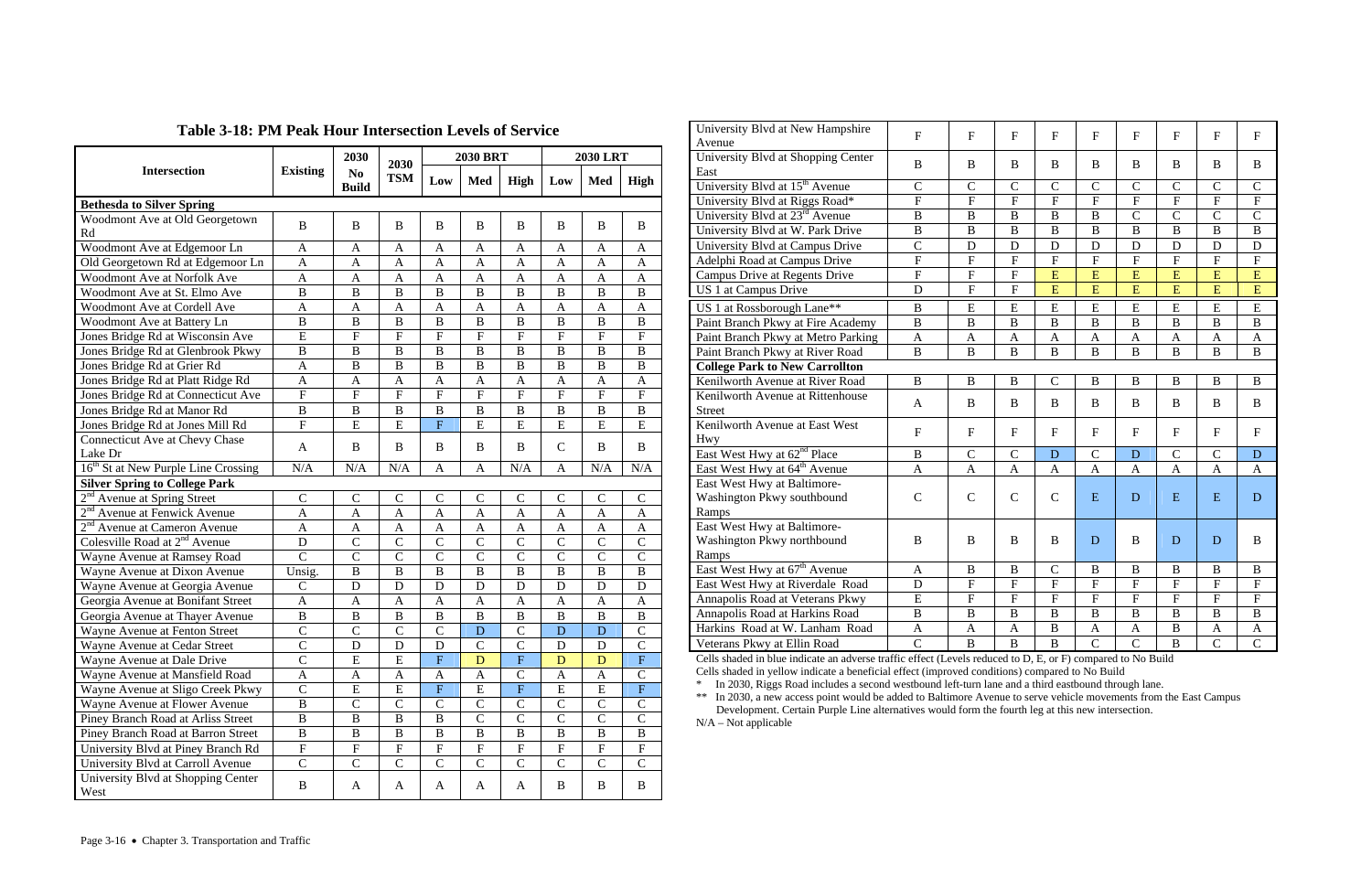# **Mitigation of Adverse Traffic Effects**

The six Build alternatives would result in adverse effects to traffic at up to four of the 64 key intersections during the peak hours of operation. The potential adverse effects of the Build alternatives could in many cases be mitigated by the addition or modification of turn lanes at intersections.

# *3.2.4. On-Street Parking Impacts*

Impacts to parking on private property are discussed in Chapter 4. The TSM alternative would not require the removal of on-street parking. However, several of the Build alternatives would require peak-hour restrictions of on-street parking along certain roadway segments. Several of the Build alternatives would also require the complete removal of on-street parking along several segments.

# **Low Investment BRT**

Low Investment BRT would require the restriction during the AM and PM peak periods of all on-street parking in both directions along Woodmont Avenue, between Old Georgetown Road and Wisconsin Avenue. There are currently peak-hour parking restrictions along this segment, but those restrictions would need to be expanded to accommodate Low Investment BRT.

A short section of on-street parking would also need to be restricted during peak travel periods along Jones Bridge Road near the intersection of Jones Mill Road. This segment would serve as a queue jump lane for eastbound buses.

On-street parking would also need to be restricted during peak travel periods on Wayne Avenue, between Cedar Street and Mansfield Road, to accommodate Low Investment BRT. There are currently peak-hour parking restrictions along this segment, but those restrictions would need to be expanded to accommodate Low Investment BRT.

# **Medium Investment BRT**

On-street parking along the north curb line of Bonifant Street would need to be removed to accommodate Medium Investment BRT. Parking along the south curb could remain under Medium Investment BRT if Bonifant Street is converted to one-way usage.

On-street parking would need to be restricted during peak travel periods on Wayne Avenue, between Cedar Street and Mansfield Road to accommodate Medium Investment BRT. There are currently peak-hour parking restrictions along this segment, but those restrictions may need to be modified or expanded.

Additionally, on-street parking along both the north and south sides of East West Highway, between  $61<sup>st</sup>$  Place and  $64<sup>th</sup>$  Avenue would need to be removed to accommodate the two new dedicated transit curb lanes proposed for this segment.

# **High Investment BRT**

On-street parking along Wayne Avenue between Cedar Street and Mansfield Road would need to be removed to accommodate High Investment BRT.

Additionally, on-street parking along both the north and south sides of East West Highway, between  $61<sup>st</sup>$  Place and  $64<sup>th</sup>$  Avenue would need to be, at a minimum, restricted during peak travel periods to accommodate the two new dedicated median transit lanes.

# **Low Investment LRT**

On-street parking along the north curb line of Bonifant Street would need to be removed to accommodate Low Investment LRT. Parking along the south curb would also need to be

removed to maintain Bonifant Street as a twoway street.

On-street parking would need to be restricted during peak travel periods on Wayne Avenue between Cedar Street and Mansfield Road to accommodate Low Investment LRT. There are currently peak-hour parking restrictions along this segment, but those restrictions would need to be expanded.

Additionally, on-street parking along both the north and south sides of East West Highway, between  $61<sup>st</sup>$  Place and  $64<sup>th</sup>$  Avenue would need to be, at a minimum, restricted during the peak travel periods to accommodate the two new dedicated median transit lanes.

# **Medium Investment LRT**

On-street parking along the north curb line of Bonifant Street would need to be removed to accommodate Medium Investment LRT. Parking along the south curb could remain.

On-street parking would need to be restricted during peak travel periods on Wayne Avenue between Cedar Street and Mansfield Road to accommodate this alternative. There are currently peak-hour parking restrictions along this segment, but those restrictions would need to be expanded.

Additionally, on-street parking along both the north and south sides of East West Highway, between  $61<sup>st</sup>$  Place and  $64<sup>th</sup>$  Avenue would need to be, at a minimum, restricted during peak travel periods to accommodate the two new dedicated median transit lanes.

# **High Investment LRT**

On-street parking along Wayne Avenue between Cedar Street and Mansfield Road would need to be removed to accommodate High Investment LRT.



Additionally, on-street parking along both the north and south sides of East West Highway between  $61<sup>st</sup>$  Place and  $64<sup>th</sup>$  Avenue would need to be, at a minimum, restricted during peak travel periods to accommodate the two new dedicated median transit lanes.

# **3.3. Pedestrian and Bicycle Access**

Numerous pedestrian and bicycle facilities are located throughout the corridor. The Interim Georgetown Branch Trail along the Georgetown Branch right-of-way, which extends from Bethesda to Silver Spring, is a heavily used hiker-biker trail on an exclusive alignment from Bethesda to Lyttonsville. At Lyttonsville the trail turns and runs parallel to the CSX corridor on existing streets. All Build alternatives except Low Investment BRT would include construction of the Capital Crescent Trail extension east from its current terminus in Bethesda at Woodmont Avenue to the Silver Spring Transit Center. Low Investment BRT would include construction of the trail from Jones Mill Road to the Silver Spring Transit Center. The conceptual designs for this trail are described in Chapter 2.

The Build alternatives would accommodate plans for connection of the Capital Crescent Trail to the Metropolitan Branch Trail and the Green Trail at the Silver Spring Transit Center. The Metropolitan Branch Trail and the Green Trail are separate projects from the Purple Line and are not dependent on the Purple Line. The Green Trail, which will connect the Sligo Creek Trail with the Silver Spring Transit Center, will follow Wayne Avenue parallel to the Purple Line surface alternatives. The MTA has worked with the M-NCPPC to accommodate the trail, with minimal impacts to adjacent properties. County guidelines permit a combined sidewalk and trail eight feet wide outside of a central business district. The trail would be on the north side of Wayne Avenue, separated from the transitway and road by a five-foot landscaped buffer.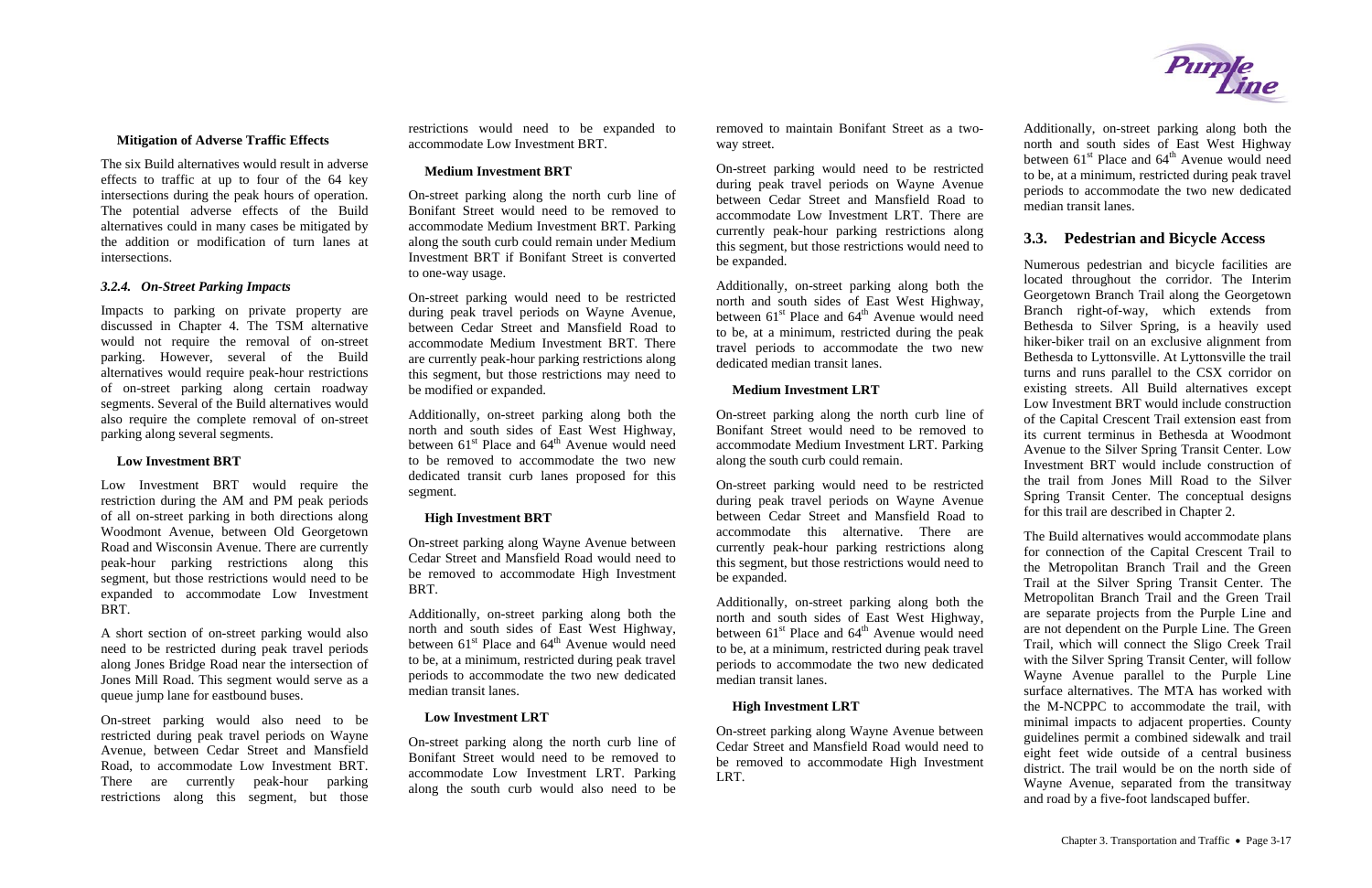In accordance with SHA guidelines, bicycle lanes would be added to University Boulevard as part of its reconstruction under Medium and High Investment BRT and all three LRT Alternatives.

The corridor includes several areas with substantial existing pedestrian activity. Existing pedestrian volumes are in the moderate to high range in downtown Bethesda, downtown Silver Spring, Takoma Park/Langley Park, and the University of Maryland areas. Both BRT and LRT systems operate safely today in comparable environments.

Although the station locations are regarded as conceptual and will be more specifically located in the subsequent Preliminary Engineering phase, they have been placed at suitable locations with respect to walk and bus transfer access to the system, including existing and planned development, other transit services, especially

the Metrorail stations, and the planned transit centers at Silver Spring and Takoma/Langley Park. Many of the projected users of the Purple Line would be existing transit users who already make up a portion of the pedestrian activity along the corridor. These existing transit users would simply be shifting from the existing bus service to the Purple Line and would not represent new pedestrians making use of the facilities in the station areas. Therefore, the net increase in pedestrians due to the Purple Line could be less than the total ridership projections would indicate. Some increased concentrations of pedestrian activity would be expected on the approaches to the proposed station locations. The magnitude of the changes in pedestrian volumes is a function of the specific station and projected levels of ridership at those locations. A qualitative analysis of pedestrian facilities along the alignment indicates that they are likely to be sufficient to accommodate an increase in pedestrian activity. There is a well-developed

network of sidewalks and pedestrian pathways in the area, and pedestrian signals (including pedestrian-actuated signals) are already provided at the vast majority of signalized intersections crossed by the Purple Line. Additional measures to accommodate any potential increases in pedestrian volumes in and around the proposed station areas could include: the widening of existing crosswalks and sidewalks, the installation of pedestrian-actuated signals at those locations that lack them, the enhancement of roadside signing alerting motorists of areas of increased pedestrian activity. Additionally, it could be appropriate to install median fencing, landscaping, or other measures at the station locations to encourage pedestrians to use the marked crosswalks at the signalized intersections.

# **3.4. Deliveries**

Generally, High Investment BRT and the three LRT Alternatives would operate in dedicated transit lanes constructed in the median, or in the case of mixed traffic operations, in the inside travel lane. In most areas, there would be at least two general purpose travel lanes in each direction; which is sufficient to provide access to properties adjacent to the roadway alignment.

In the few instances where the alternatives would limit general purpose traffic to a single travel lane, such as Wayne Avenue between Cedar Street and Sligo Creek Parkway under the High Investment alternatives, stopping would generally not be permitted. This configuration may make access to and from driveways more difficult, though vehicles could encroach on the trackway if necessary.

Low and Medium Investment BRT would generally operate in the curb lanes, in either mixed traffic or dedicated transit lanes. These curb lanes could be used by vehicles accessing adjacent properties.

# **3.5.**





Emergency vehicles can be affected by a transit project due to changes in traffic volumes or operations along the corridor. The Build alternatives are generally expected to maintain, or in some cases, slightly improve the projected traffic operations under the No Build condition. Minor signal modifications would be required at a number of locations throughout the corridor, but these modifications would not prevent the continuing use or implementation of emergency vehicle preemption at those signals. LRT tracks are constructed in roadways flush with the roadway surface so they can be crossed by other vehicles. Thus they would not impede or create a barrier for emergency vehicles.

The Build alternatives would result in the removal of a limited number of existing buses, which operate on routes that would duplicate service. Additionally, the Build alternatives would typically operate in dedicated transit lanes; the net effect would be to reduce the number of transit vehicles operating in the general purpose lanes. Overall, the Build alternatives are not projected to substantially affect emergency vehicles operating in the corridor.

For the Purple Line, there is one major medical facility located adjacent to the proposed alternatives. The National Naval Medical Center is located along Jones Bridge Road, adjacent to Low Investment BRT. However, the National Naval Medical Center is a United States Naval facility, intended for treatment of servicemen and women; this facility is not an emergency treatment center for area residents. Access to this facility would not be affected by the presence of BRT vehicles along Jones Bridge Road.

There is one fire station located adjacent to Annapolis Road and Low Investment BRT and LRT in the New Carrollton area. This fire station